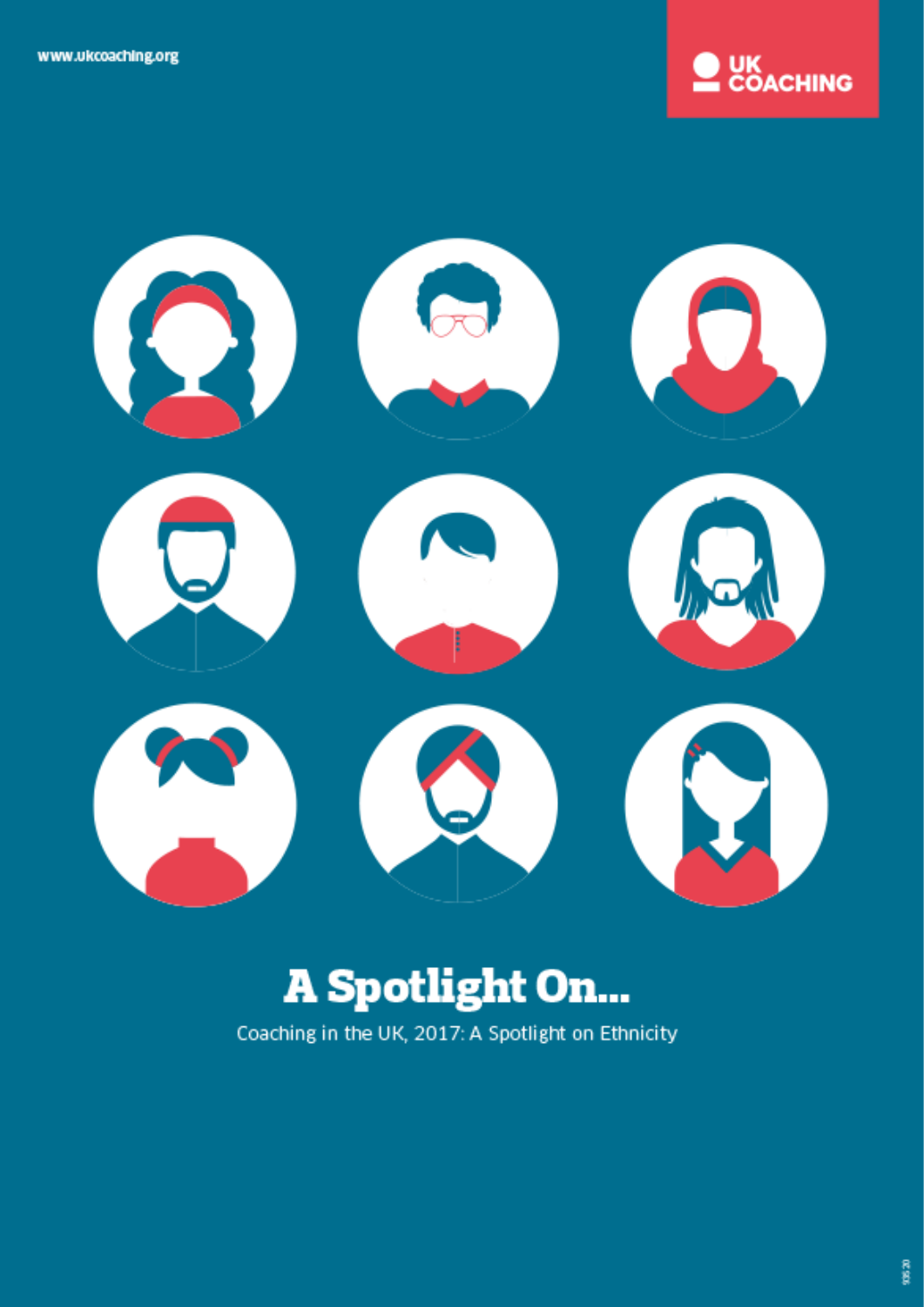

The National Coaching Foundation, 2018

This document is copyright under the Berne Convention. All rights are reserved. Apart from any fair dealing for the purposes of private study, research, criticism or review, as permitted under the Copyright, Designs and Patents Act 1988, no part of this publication may be reproduced, stored in a retrieval system or transmitted in any form or by any means, electronic, electrical, chemical, mechanical, optical, photocopying, recording or otherwise, without the prior permission of the copyright owner. Enquiries should be addressed to Coachwise Ltd.

UK Coaching is the brand name of The National Coaching Foundation and has been such since May 2017.

Author: Beth Thompson and Stephen Thompson

UK Coaching Chelsea Close Off Amberley Road Armley Leeds LS12 4HP

#### Tel: 0113-274 4802 Fax: 0113-231 9606 Email: [coaching@ukcoaching.org](mailto:coaching@ukcoaching.org) Website: [www.ukcoaching.org](http://www.ukcoaching.org/)

UK Coaching will ensure that is has professional and ethical values and that all its practices are inclusive and equitable.

#### **ISBN: 978-1-913008-01-7**

#### **Acknowledgements**

UK Coaching commissioned YouGov to undertake the survey fieldwork and analysis. The questionnaires were developed by UK Coaching, in consultation with other partners. UK Coaching would like to thank YouGov for their support and advice throughout the development process. This report is written by UK Coaching, based on analysis of the data conducted by YouGov and additional analysis conducted by UK Coaching.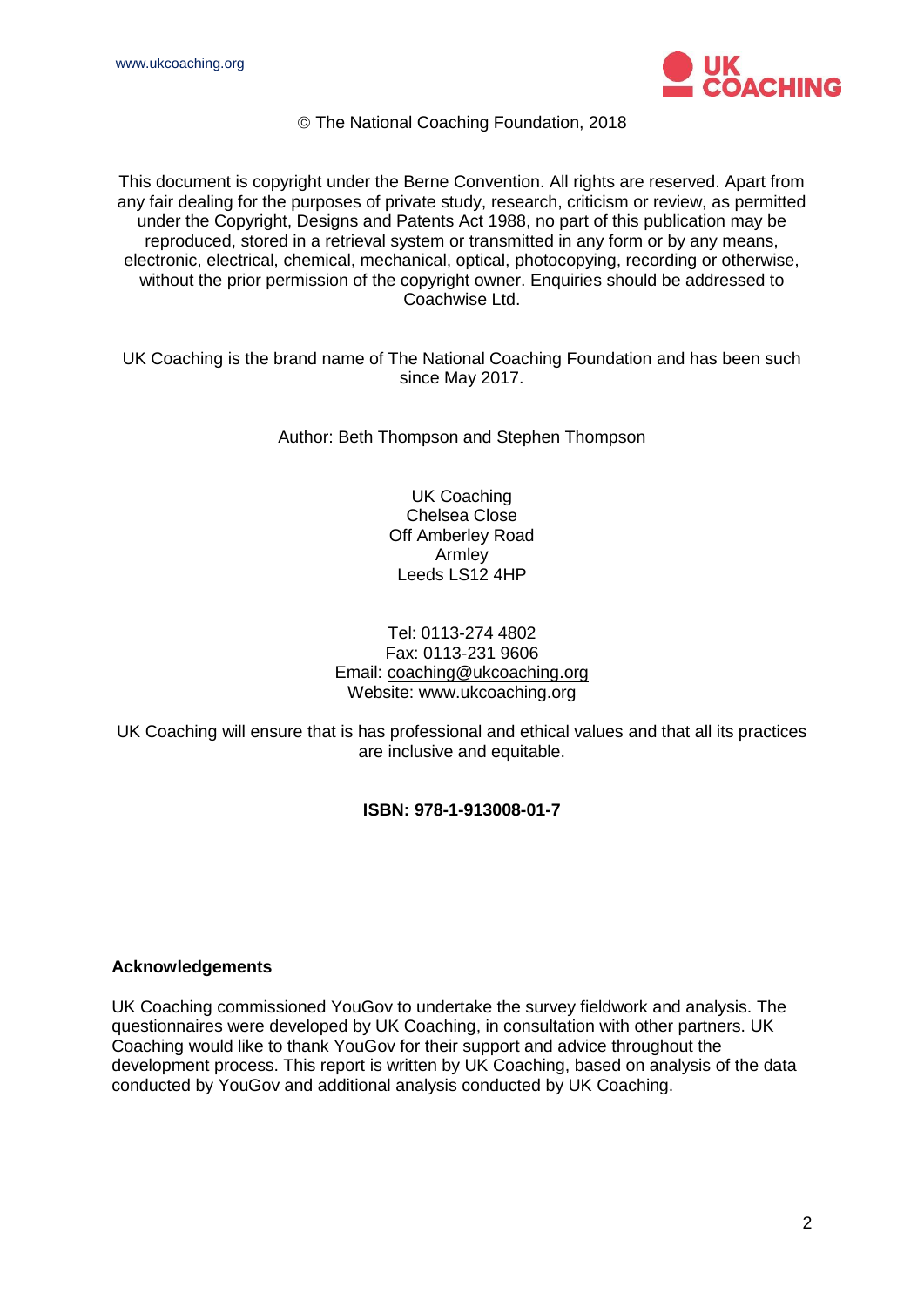

#### <span id="page-2-0"></span>**Contents**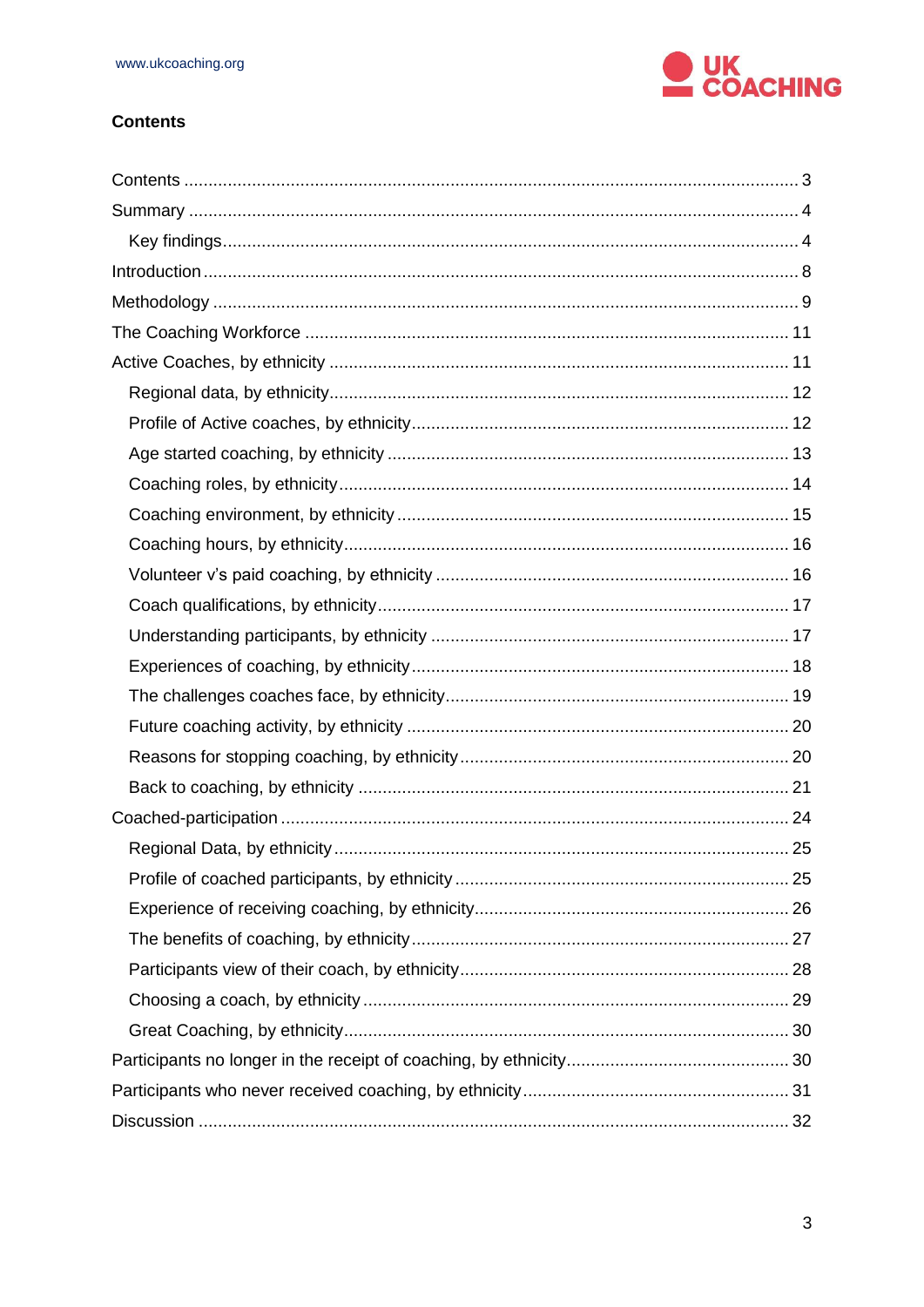

# <span id="page-3-0"></span>**Summary**

UK Coaching commissioned YouGov to survey 20,000 adults and 1,000 children in 2017. The primary aim of the survey was to explore the participant experience of receiving coaching and the experience of being a coach. The survey also asked members of the public their views of coaches and coaching in general.

The survey incorporated a broader definition of coaching, to include anyone involved in or receiving coaching across the whole sport and physical activity sector.

This report presents the key findings from coaches and coached-participants and has a specific focus on ethnicity.

For further information about the Coaching in the UK study, please see the UK Coaching website: <https://www.ukcoaching.org/resources/research/coaching-in-the-uk>

#### <span id="page-3-1"></span>**Key findings**

#### **(1) The Coaching Workforce**

- Nearly 12 million white people and over 2 million people from BAME groups coached at some point in their lifetime, representing almost a quarter of the adult white population (27%) and almost a third of the adult BAME population (31%).
- 2.7 million active white coaches and over 700,000 active BAME coaches coached sport or physical activity in the twelve months prior to the survey. This represents 6% and 10% of the UK population respectively.
- There is a greater proportion of the adult BAME population involved in coaching, than the adult white population.
- Within the regions of England, the proportion of active BAME coaches varies from 6% in the South West of England to 12% in London.
- Overall, using a broad definition of coaching, the workforce is relatively diverse in terms of ethnicity: 78% were white and 22% were BAME, compared to the national average of 86% and 14% respectively.
- BAME coaches tend to be younger than white coaches: 51% of BAME coaches were aged 18-34, compared to 39% of white coaches.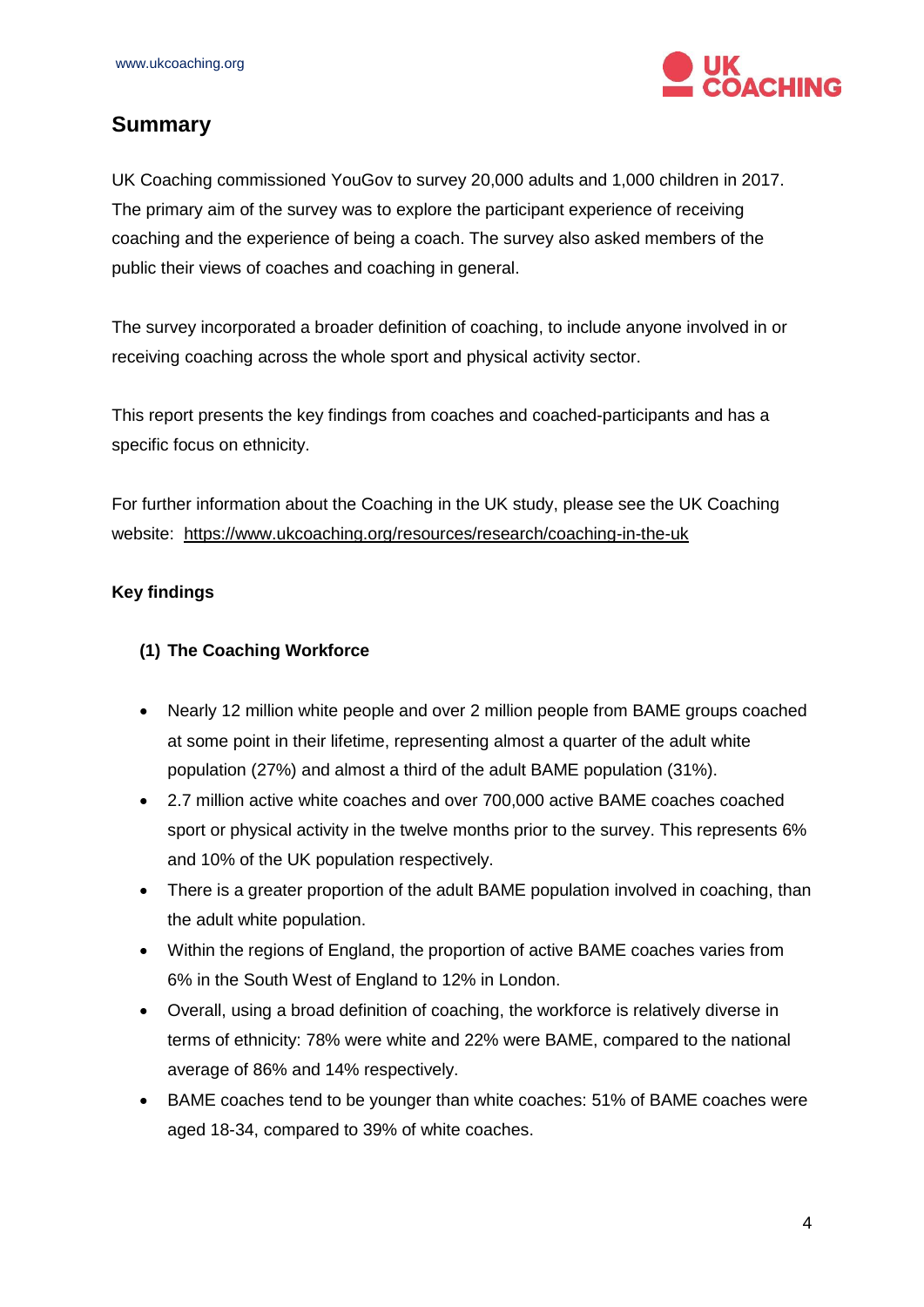

- White coaches were significantly more likely than BAME coaches to have a physical or mental health condition lasting or expected to last twelve months or more (28% and 19% respectively).
- BAME coaches were significantly more likely to be from higher social grades than white coaches (73% and 63% from higher social grades respectively).
- A greater proportion of BAME coaches started coaching between the ages of 17-25, compared to white coaches. The mean age of starting coaching was 25.6 for BAME coaches and 28.2 for white coaches.
- Exploring the reasons why coaches first became involved in coaching, the most common reason cited by BAME coaches was to stay involved in sport or physical activity (28%), whereas the most common reason cited by white coaches was to support their local team (24%).
- BAME coaches were significantly more likely than white coaches to describe their role as an activator/facilitator (18%), fitness or exercise instructor (16%), personal trainer (10%) and advanced/senior coach (8%).
- Both white and BAME coaches were most likely to report that they worked in sports clubs (26% and 27% respectively). BAME coaches were significantly more likely than white coaches to say they worked in community groups, youth groups or similar, private leisure centres, gyms or health clubs, local authority leisure centres and further or higher education sessions.
- On average, BAME coaches coach slightly more hours in a voluntary capacity than white coaches: mean of 12.2 hours per week for BAME coaches and 11 hours for white coaches.
- Over half of active white and BAME coaches (57% and 59% respectively) reported that they do not have any formal coaching qualifications. BAME coaches are significantly more likely than white coaches to have a qualification at levels 3 and 4.
- BAME coaches reported that they understood adults and young people the most, and pre-school children and younger children the least. White coaches reported a significantly higher understanding of younger children than BAME coaches.
- Most coaches reported a positive experience of coaching and the majority of white and BAME coaches reported that their coaching made a difference to their participants (78% and 80% respectively).
- The most common challenge cited by white and BAME coaches was balancing work/home life (38% and 36% respectively). The second most common challenge faced by BAME coaches was the voluntary nature of coaching/lack of pay.
- A greater proportion of BAME coaches (47%) said they would like to spend more time coaching in the future, compared to white coaches (41%).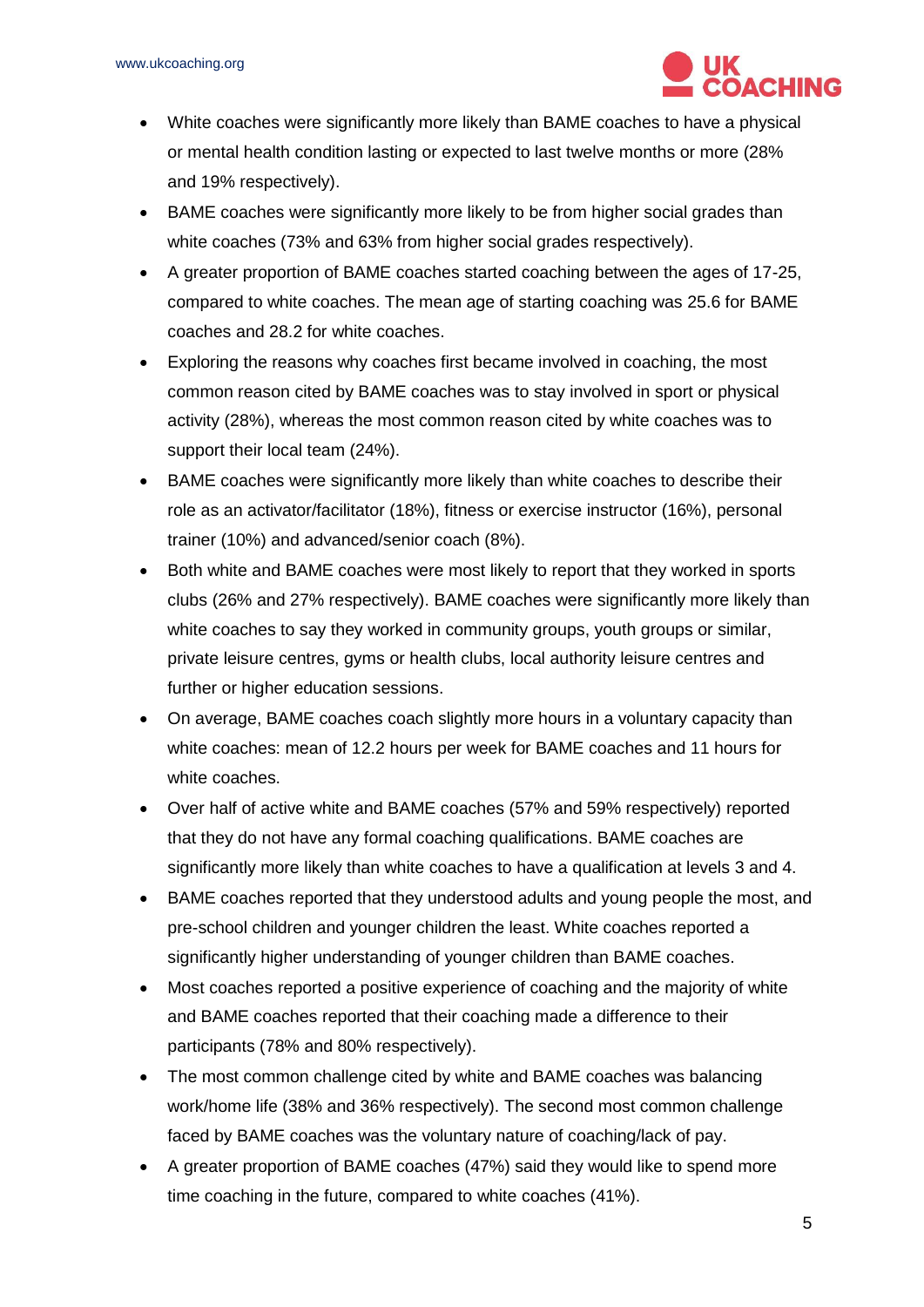

#### **(2) Coached-participation**

- In the 12 months prior to the survey, 1.6 million people from BAME backgrounds received coaching, representing 22% of the BAME population in the UK. A significantly lower proportion of the white population received coaching during the same period (17%).
- London has the highest proportion of BAME adults in receipt of coaching (25%) and Yorkshire and the Humber has the lowest (17%).
- Of all those who received coaching in the previous twelve months, the majority were white (82%) compared to BAME (18%). This is higher than the national average, at 14% BAME.
- Those in receipt of coaching from a BAME background were significantly more likely to be younger than those who are white (24% and 17% respectively were aged 18- 24) and were significantly less likely to be aged 55+ (13% BAME compared to 33% white).
- BAME participants in receipt of coaching were significantly more likely than white participants to be of higher social grade (72% compared to 67%), but significantly less likely to have physical or mental health conditions (26% compared to 32%).
- Those in receipt of coaching were overwhelmingly positive about their experience, with significantly more people from BAME backgrounds rating their experience as good, compared to white people (75% and 69% respectively).
- Overall, those who receive coaching report a very positive experience. The majority of white and BAME participants (84% and 81% respectively) said that their coach motivates them to do better. However, with the exception of one statement about experience of coaching, BAME participants were less likely to agree with all statements than white participants.
- Whilst white and BAME participants agree there are benefits of coaching, BAME participants were less likely than white participants to agree that coaching improves skills/performance, improves fitness, physical health, and mental health and wellbeing.
- Those in receipt of coaching had "stickier" sport and physical activity habits than those not in receipt of coaching: they were more likely to do more sport and physical activity; have increased their activity levels since the previous year; and would like to do more sport or physical activity in the future. This was the case for both white participants and BAME participants.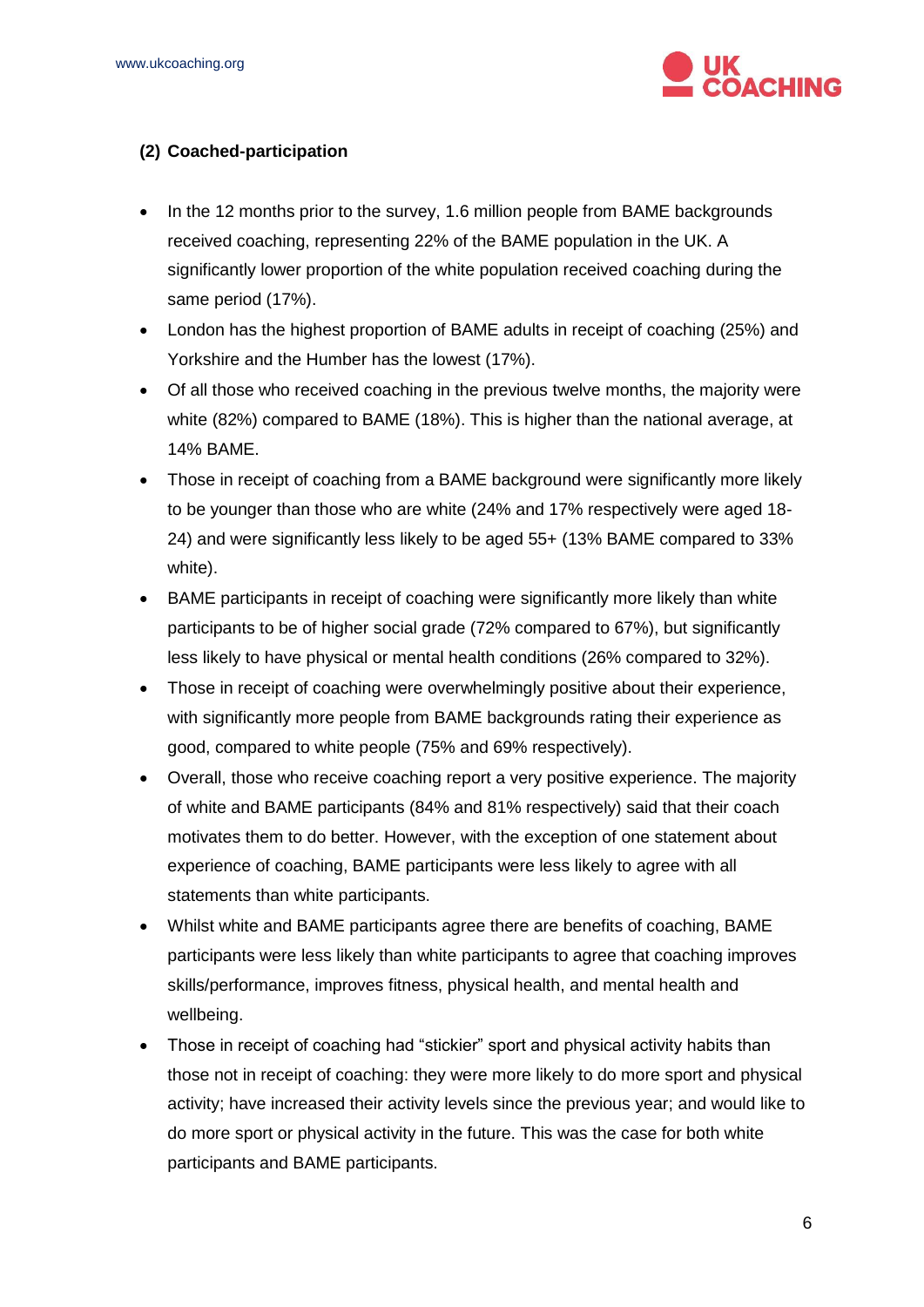

- A large proportion of BAME and white participants reported that they had confidence and trust in their coach, would recommend their coach to others, and have a good relationship with their coach. However, a significantly larger proportion of white participants agreed with these three statements compared to BAME participants.
- Both BAME and white participants were most likely to choose a coach based on experience, and personal and people skills.
- Both BAME and white participants thought it was more important that a coach understands them than it was to have the same characteristics as them such as personality, gender, age, life experience and background. However, significantly more people from BAME backgrounds thought it was important their coach was the same gender as them, than white people.
- Participants who received coaching were asked what they thought made a great sport and physical activity coach. BAME and white participants most commonly responded with "gives constructive feedback and corrections".
- Around nine in ten (90%) of BAME participants no longer in the receipt of coaching said they might be encouraged to receive coaching again in the future.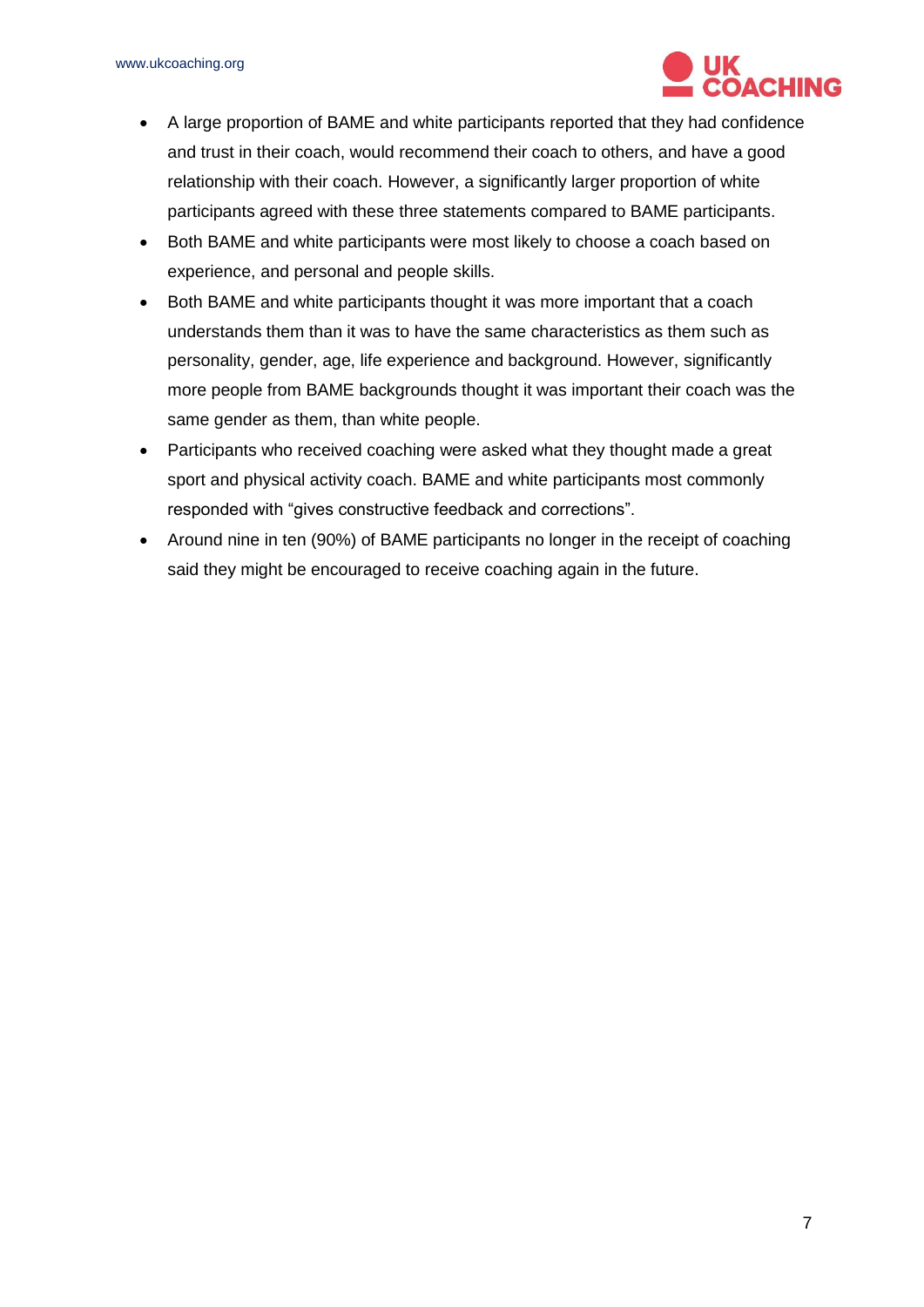

## <span id="page-7-0"></span>**Introduction**

In 2017, UK Coaching commissioned YouGov to undertake the largest ever survey into coaches and coaching. A nationally representative sample of 20,000 adults and 1,000 children were surveyed about their experience of receiving coaching and their experience of being a coach. The survey also asked the public about their perceptions of coaches and coaching in general.

This was the first major piece of research to encompass a broader definition of coaching, which included anyone involved in or receiving coaching across the whole sport and physical activity sector. It recognised that participants receive coaching in a range of different settings and that coaches play a number of different roles, from coaches in sports clubs, to community activators and helpers, PE teachers, and exercise and fitness instructors. All contribute towards an active nation.

This report presents the key findings from coaches and coached-participants and has a specific focus on ethnicity.

Separate reports are available for:

- The coaching workforce
- Adult participants who have received coaching
- Children and young people who have received coaching
- The general public
- A spotlight on gender

For further information about the Coaching in the UK study, please see the UK Coaching website: <https://www.ukcoaching.org/resources/research/coaching-in-the-uk>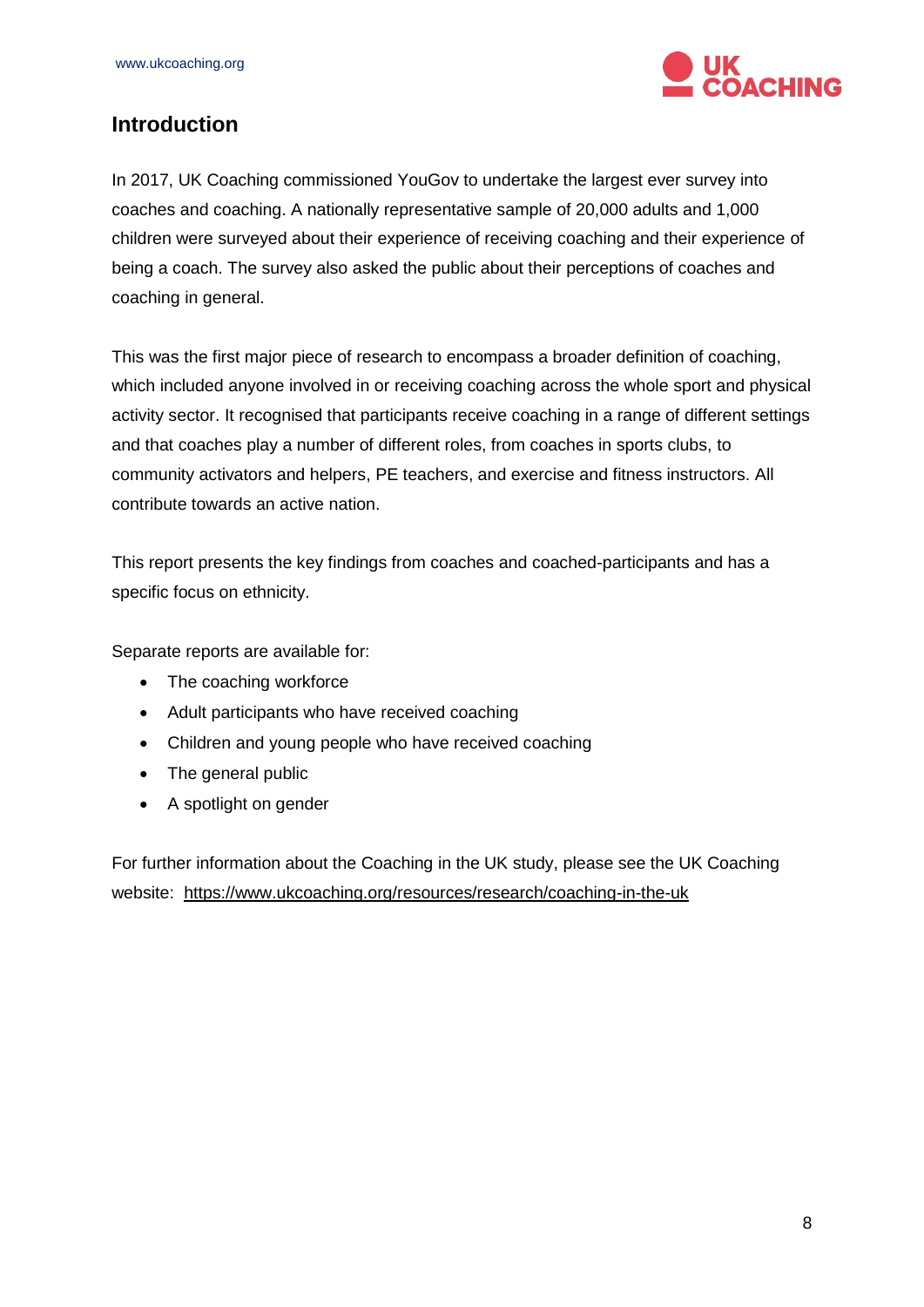

## <span id="page-8-0"></span>**Methodology**

YouGov conducted a survey of 20,688 UK adults aged 18+ in August 2017. The results are weighted to be representative of all UK adults (aged 18+).

The survey was administered online, using a questionnaire distributed to members of the YouGov panel of 800,000+ individuals. An email was sent to panellists selected at random from the base sample according to the sample definition, inviting them to take part in the survey.

Sample sizes:

| • All participants:                      | 20,688 |
|------------------------------------------|--------|
| • Coached participants:                  | 3,788  |
| • Coaches:                               | 1,350  |
| • Children and young people (aged 7-17): | 1,047  |

In order to explore all forms of coaching, 'coaching' has been defined for the purposes of this research as: "Coaching, instruction, training or tuition in ANY sport or physical activity. This can include any environment, such as formal sports club settings as well as informal community settings. It can include any sport or physical activity, including recreational or competitive sport, exercise, fitness, gym, dance, etc."

Below are the definitions for various terms used throughout the reports:

- Active coaches: people who have coached in the past twelve months.
- Inactive coaches: people who have coached in the past five years, but not in the past twelve months.
- Coached-participants: people who have received coaching in the past twelve months.
- BAME: Black, Asian, and Minority Ethnic groups (used to refer to members of nonwhite communities in the UK).
- Social grade: defined by the Market Research Society as a series of demographic classifications based on the occupation of the head of the household. The categories are classified as follows: AB: upper middle and middle class; C1: lower middle class; C2 skilled working class; DE: working class and non-working class. For the analysis, they have been grouped into higher grades (ABC1) and lower grades (C2DE).
- \* denotes a statistically significant finding (i.e. the difference between two or more results is a real difference and does not appear by chance.)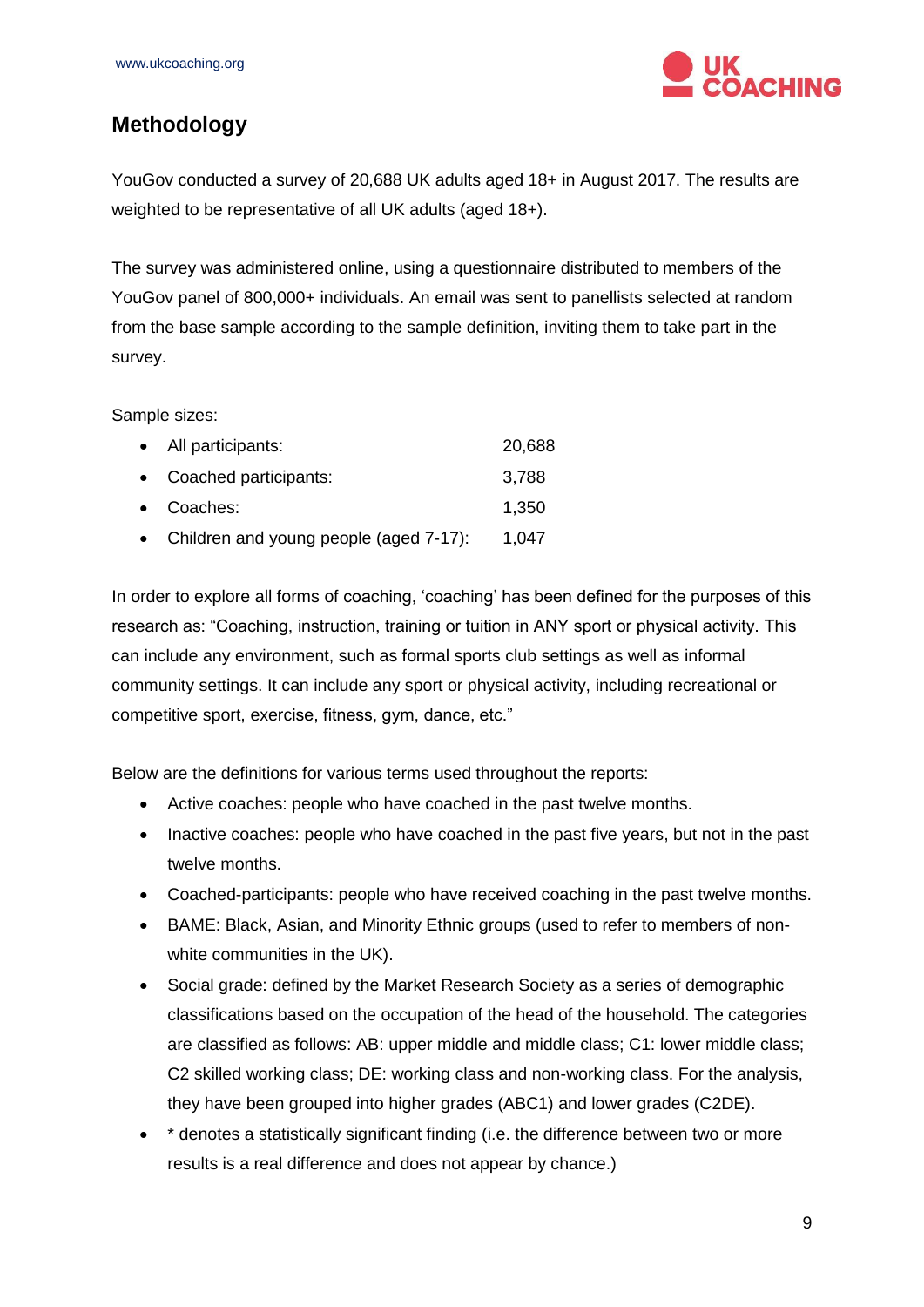

# **Coaching in the UK: A Spotlight on Ethnicity**

**The Coaching Workforce**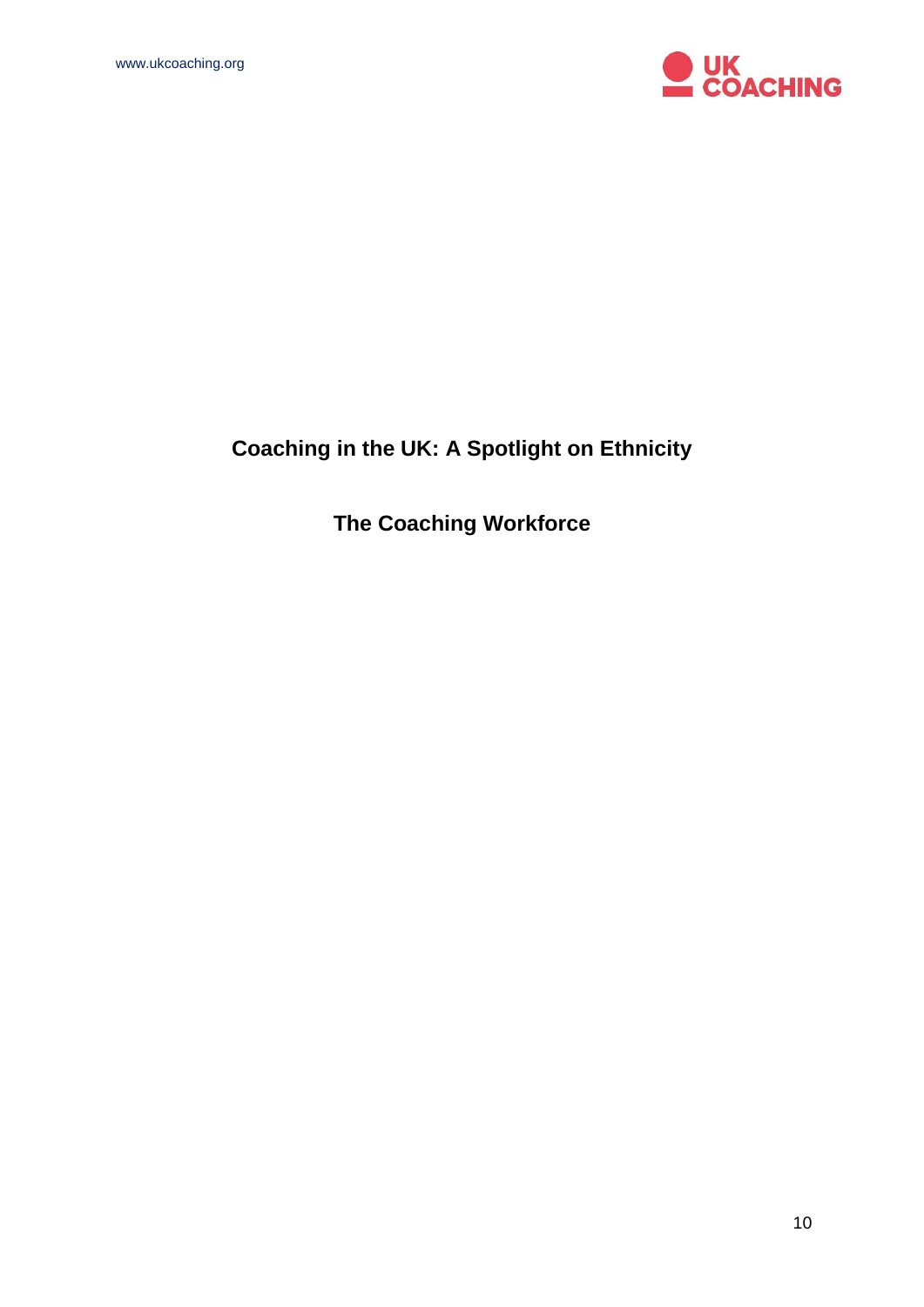

# <span id="page-10-0"></span>**The Coaching Workforce**

The first section of this report focuses on people who coached sport and physical activity in the twelve months prior to the survey, or at any point in their past.

The survey revealed that nearly 12 million white people and over 2 million people from BAME groups coached at some point in their lifetime. This represents almost a quarter of the adult white population (27%) and almost a third of the adult BAME population (31%). A significantly higher proportion of the BAME population coached sport or physical activity than the white population.

The table below presents the total number of White and BAME adults in the UK who coached, instructed, trained, taught or led any sport or physical activity, in any environment, to children or adults.

| <b>Last time coached</b> | <b>White</b> |                      |           | <b>BAME</b>          |
|--------------------------|--------------|----------------------|-----------|----------------------|
|                          | N            | $%$ of<br>population | N         | $%$ of<br>population |
| In the past 12 months    | 2,671,205    | 6                    | 724,746   | $10*$                |
| In the past 2 years      | 883,034      | 2                    | 215,624   | $3^*$                |
| In the past 3 years      | 875,645      | 2                    | 213,820   | $3^*$                |
| In the past 5 years      | 863,114      | 2                    | 212,109   | $3^*$                |
| Longer than 5 years      | 6,429,226    | $15*$                | 843,042   | 12                   |
| Total                    | 11,722,224   | 27                   | 2,209,341 | $31*$                |

#### **Table 1.1: Incidence of Coaching in the UK, by ethnicity**

*Base: all those who have coached at any point in their lifetime. Population figures are based on ONS mid-year population estimates (18+) in the UK.*

#### <span id="page-10-1"></span>**Active Coaches, by ethnicity**

Examining only active coaches (those who coached within the previous 12 months), the survey revealed 2.7 million active white coaches and over 700,000 active BAME coaches in the UK. This represents 6% and 10% of the UK population respectively. Thus, there is a greater proportion of the adult BAME population involved in coaching, than the adult white population.

There are some home county variations, as shown in the table below. Northern Ireland has the highest proportion of BAME coaches (15%) compared to England, Wales and Scotland. Wales has the lowest proportion of BAME coaches (8%). As a proportion of the population, England has a significantly higher proportion of BAME coaches than white coaches.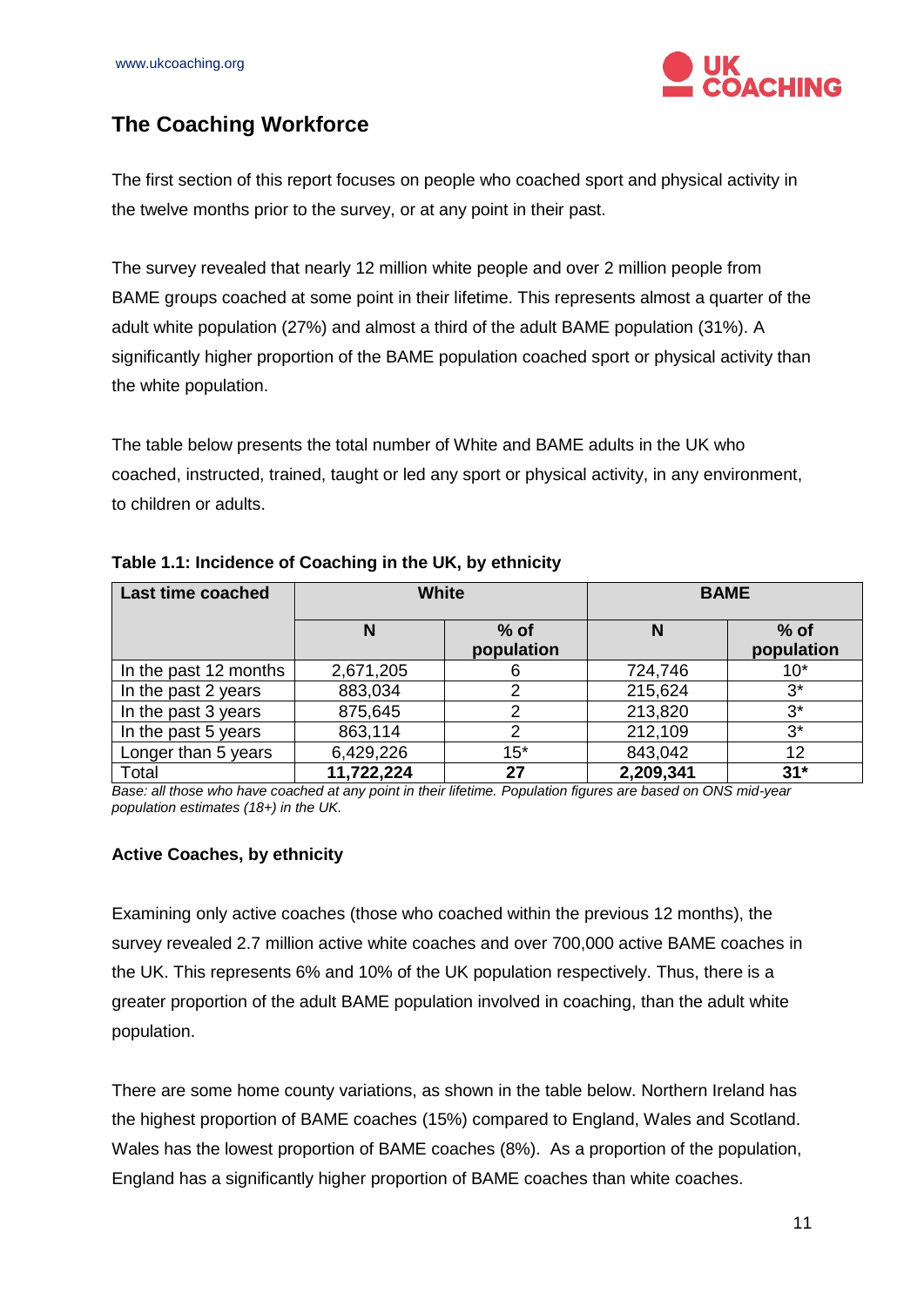

| <b>Home Country</b> | <b>White</b><br>% of population | <b>BAME</b><br>% of population |
|---------------------|---------------------------------|--------------------------------|
| England             |                                 | 1በ*                            |
| Wales               |                                 |                                |
| Scotland            |                                 |                                |
| Northern Ireland    |                                 | 15                             |

#### **Table 1.2: Active coaches by home country, by ethnicity**

*Base: all those who have coached in the last 12 months. The total for all home countries does not equate to the total in table 1.1 above, due to rounding. Population figures are based on ONS mid-year population estimates (18+) in the UK. Absolute numbers for each home country cannot be provided, due to data not available*

#### <span id="page-11-0"></span>**Regional data, by ethnicity**

Within the regions of England, the proportion of active BAME coaches varies from 6% in the South West of England to 12% in London.

It is interesting to note that within all regions, except the South West, the proportion of coaches from a BAME background is higher that the proportion of coaches who are white.

| <b>Region</b>            | <b>White</b><br>% of population | <b>BAME</b><br>% of population |
|--------------------------|---------------------------------|--------------------------------|
| <b>North East</b>        | 5                               | 10                             |
| <b>North West</b>        | 5                               | $10*$                          |
| Yorkshire and the Humber | 5                               |                                |
| East Midlands            | 5                               | 9                              |
| <b>West Midlands</b>     | 5                               | $10*$                          |
| East                     | 6                               | 10 <sup>*</sup>                |
| South East               | 6                               | $9*$                           |
| London                   | 6                               | $12*$                          |
| South West               |                                 | 6                              |

**Table 1.3: Active coaches by region, by ethnicity** 

*Base: all those who have coached in the last 12 months. The total for all regions does not equate to the total in table 1.1 above, due to rounding. Population figures are based on ONS mid-year population estimates (18+) in the UK. Absolute numbers for each region cannot be provided, due to data not available*

#### <span id="page-11-1"></span>**Profile of Active coaches, by ethnicity**

Examining the demographic profile of active coaches, the survey found that 78% were white and 22% were BAME, compared to the national average of 86% and 14% respectively.

BAME coaches tend to be younger than white coaches: 51% of BAME coaches were aged 18-34, compared to 39% of white coaches. Similar proportions of BAME and white coaches were female (47% and 46% respectively).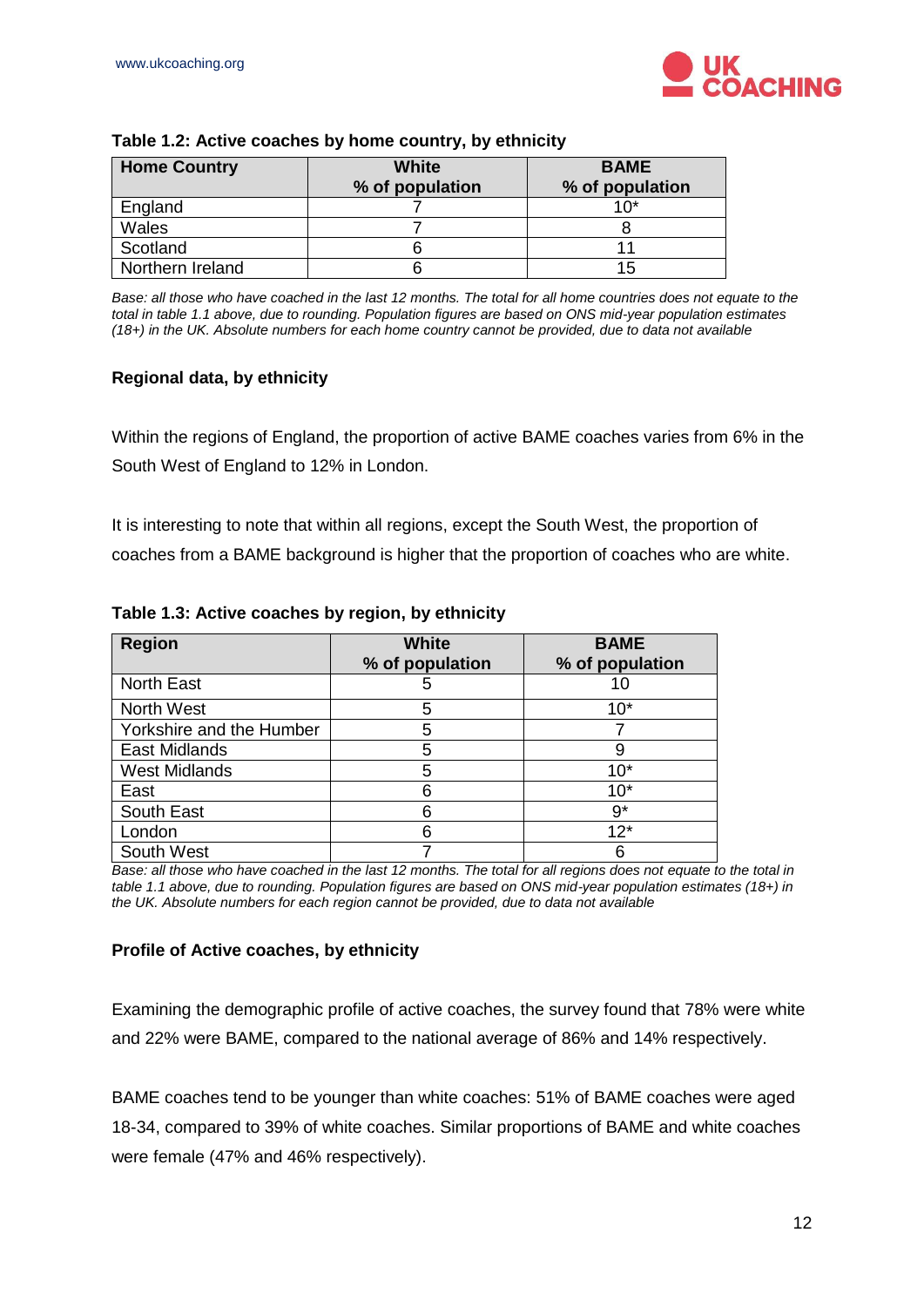

White coaches were significantly more likely than BAME coaches to have a physical or mental health condition lasting or expected to last twelve months or more (28% and 19% respectively, compared to the national average of 20%). Whereas BAME coaches were significantly more likely to be from higher social grades than white coaches (73% and 63% from higher social grades respectively, compared to the national average of 57%).

| <b>Active Coaches</b>                  | White % | <b>BAME %</b> |
|----------------------------------------|---------|---------------|
| Ethnicity                              | 78      | 22            |
| 18-24                                  | 19      | 22            |
| 25-34                                  | 20      | $29*$         |
| 35-44                                  | 21      | $27*$         |
| 45-54                                  | $16*$   | 11            |
| 55-64                                  | 12      | 8             |
| $65+$                                  | $12*$   | 3             |
| Male                                   | 54      | 53            |
| Female                                 | 46      | 47            |
| Physical or mental health condition    | $28*$   | 19            |
| No physical or mental health condition | 64      | 69            |
| Higher social grades                   | 63      | $73*$         |
| Lower social grades                    | $37*$   | 27            |

| Table1.4: Profile of UK active coaches, by ethnicity |  |  |  |
|------------------------------------------------------|--|--|--|
|------------------------------------------------------|--|--|--|

*Base: all those who have coached in the last 12 months.* 

#### <span id="page-12-0"></span>**Age started coaching, by ethnicity**

The age at which people started coaching is presented in the table below. A greater proportion of BAME coaches started coaching between the ages of 17-25, compared to white coaches (41% and 38% respectively), with a quarter (25%) of BAME coaches starting to coach aged 17-21. BAME coaches were significantly less likely to begin coaching over the age of 40 (8%) than white coaches (16%).

The mean age of starting coaching was 25.6 for BAME coaches and 28.2 for white coaches.

| Age          | White % | <b>BAME %</b> |
|--------------|---------|---------------|
| 16 and under | 15      |               |
| $17 - 21$    | 23      | 25            |
| $22 - 25$    | 15      | 16            |
| $26 - 30$    | 12      | 14            |
| $31 - 40$    | 18      | 19            |
| Over 40      | $16*$   |               |

**Table 1.5 Age started coaching, by ethnicity** 

*Base: all those who have coached in the last 12 months*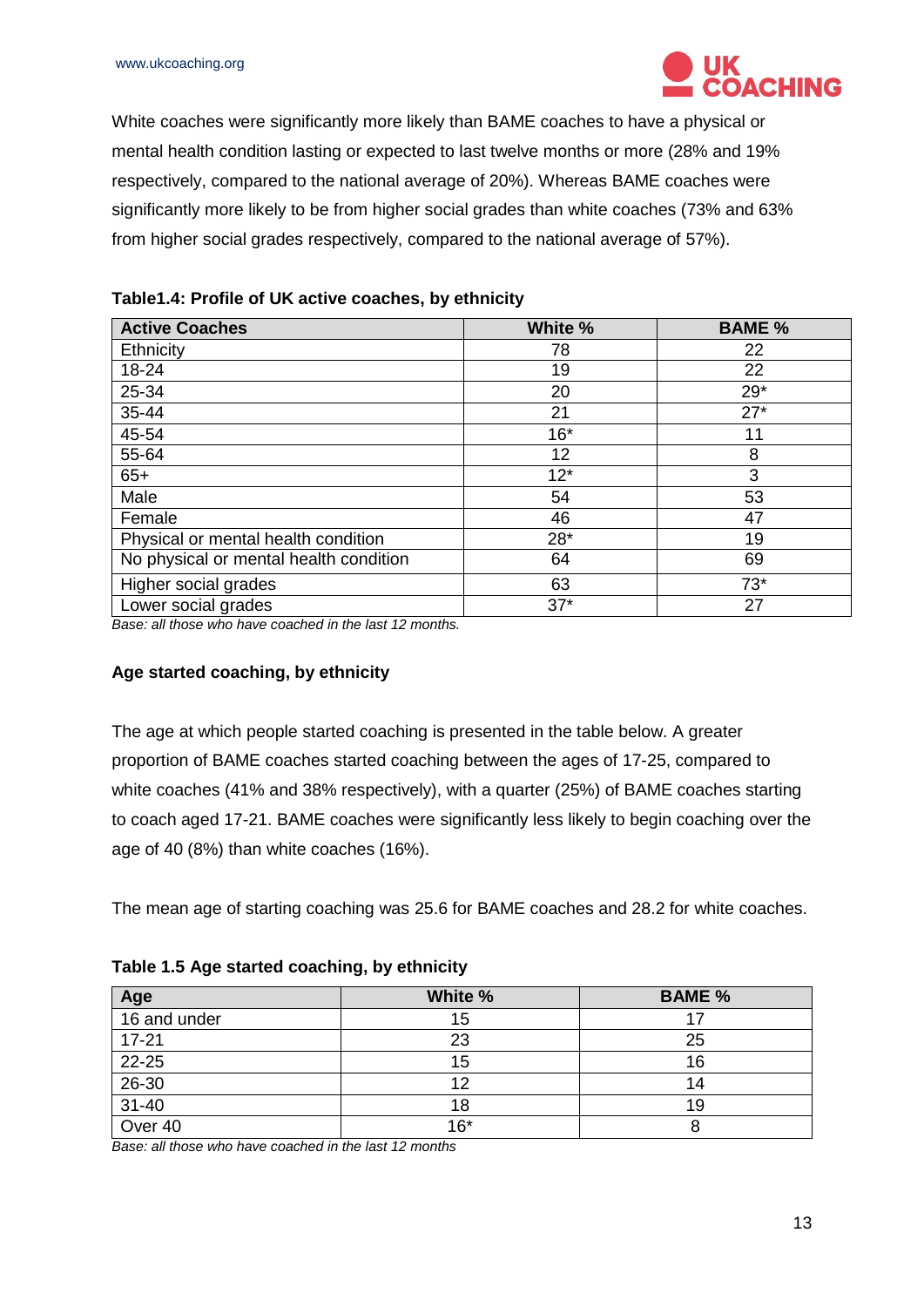

Exploring the reasons why coaches first became involved in coaching, the most common reason cited by BAME coaches was to stay involved in sport or physical activity (28%), whereas the most common reason cited by white coaches was to support their local team (24%).

BAME coaches were significantly more likely than white coaches to report they became involved in coaching to stay involved tin the sport/activity, they progressed from volunteering, and they were inspired by their own coach.

| <b>Reason</b>                                          | White % | <b>BAME %</b> |
|--------------------------------------------------------|---------|---------------|
| To stay involved in sport or physical activity         | 21      | $28*$         |
| To contribute to my local community                    | 19      | 23            |
| Progressed from volunteering                           | 17      | $23*$         |
| Began coaching other participants whilst still playing | 23      | 22            |
| I was inspired by my own coach                         | 12      | $19*$         |
| To support my local club/ team                         | $24*$   | 18            |
| As a result of child's involvement in sport            | 17      | 17            |
| <b>Career Development</b>                              | 16      | 17            |

#### **Table 1.6 Reasons first became involved in coaching, by ethnicity**

*Base: all those who have coached in the last 12 months* 

*Respondents could select more than one option; therefore, percentages do not add up to 100%*

#### <span id="page-13-0"></span>**Coaching roles, by ethnicity**

Coaches were asked to select a job title that best described their coaching role. A wide variety of job titles were selected, from helpers, school teachers and fitness instructors. BAME coaches were significantly more likely than white coaches to describe their role as an activator/facilitator (18%), fitness or exercise instructor (16%), personal trainer (10%) and advanced/senior coach (8%).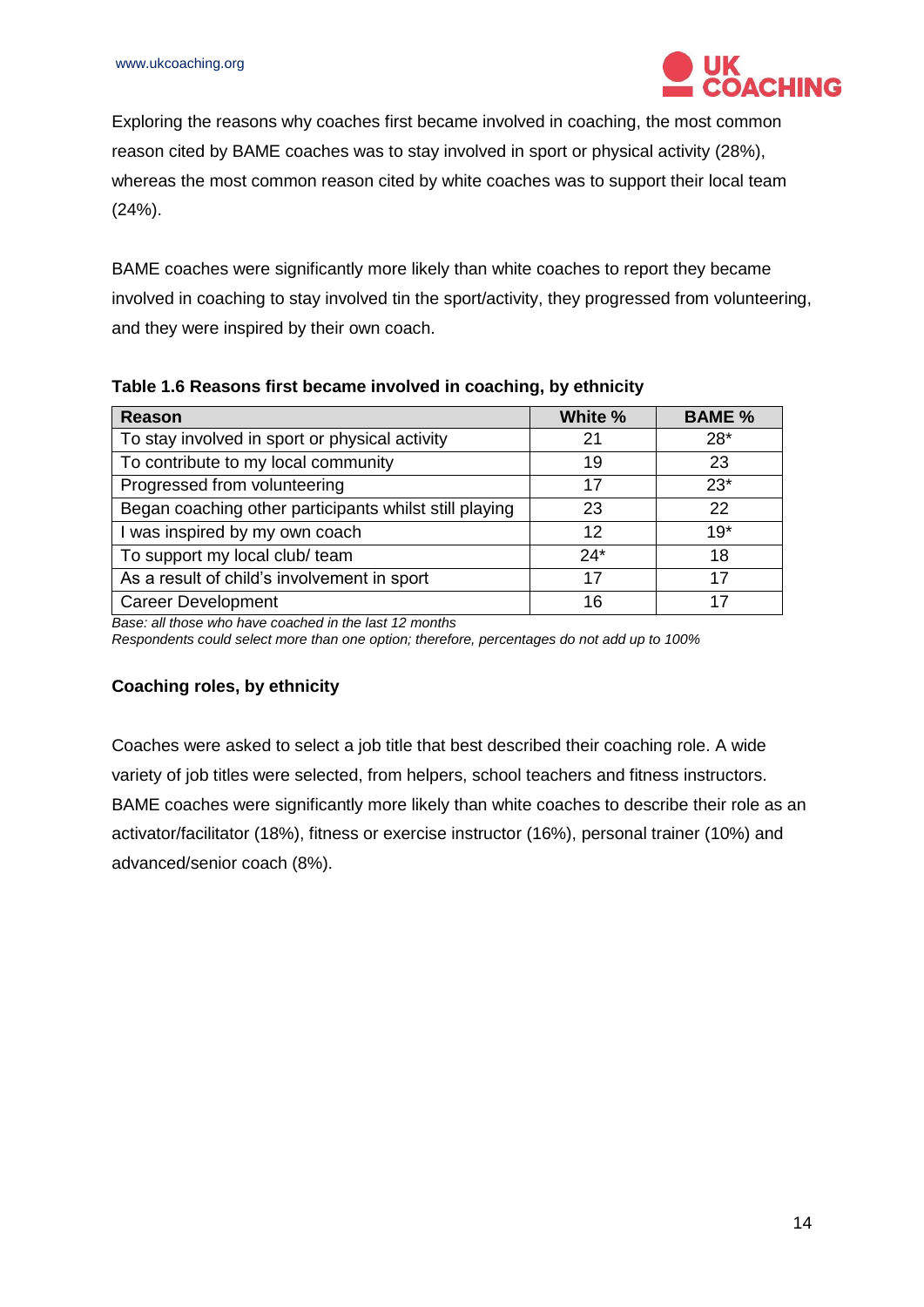

#### **Table 1.7 Coaching job titles**

| <b>Job Titles</b>                     | White % | <b>BAME %</b> |
|---------------------------------------|---------|---------------|
| Helper                                | 21      | 25            |
| Activators/Facilitators               | 12      | $18*$         |
| Coach                                 | 21      | 18            |
| <b>Assistant Coach</b>                | 14      | 17            |
| <b>Fitness or Exercise Instructor</b> | 8       | $16*$         |
| Other                                 | 15      | 12            |
| <b>PE</b> Teacher                     | 8       | 10            |
| <b>Personal Trainer</b>               | 6       | $10*$         |
| Sports Leader                         | 9       | 10            |
| Teacher                               | 8       | 10            |
| <b>Advanced/Senior Coaches</b>        | 4       | $8*$          |
| <b>Trainee Coach</b>                  | 5       |               |
| <b>Head Coach</b>                     | 4       | 5             |
| <b>Specialist Coach</b>               | 6       | 5             |
| Performance Coach                     | 4       | 4             |

*Base: all those who have coached in the last 12 months.* 

*Respondents could select more than one option; therefore, percentages do not add up to 100%*

#### <span id="page-14-0"></span>**Coaching environment, by ethnicity**

Coaches were next asked about where their coaching activity took place. Both white and BAME coaches were most likely to report that they worked in sports clubs (26% and 27% respectively).

BAME coaches were significantly more likely than white coaches to say they worked in community groups, youth groups or similar (18% and 13% respectively), private leisure centres, gyms or health clubs (14% and 7% respectively), local authority leisure centres (11% and 7% respectively) and further or higher education sessions (9% and 3% respectively).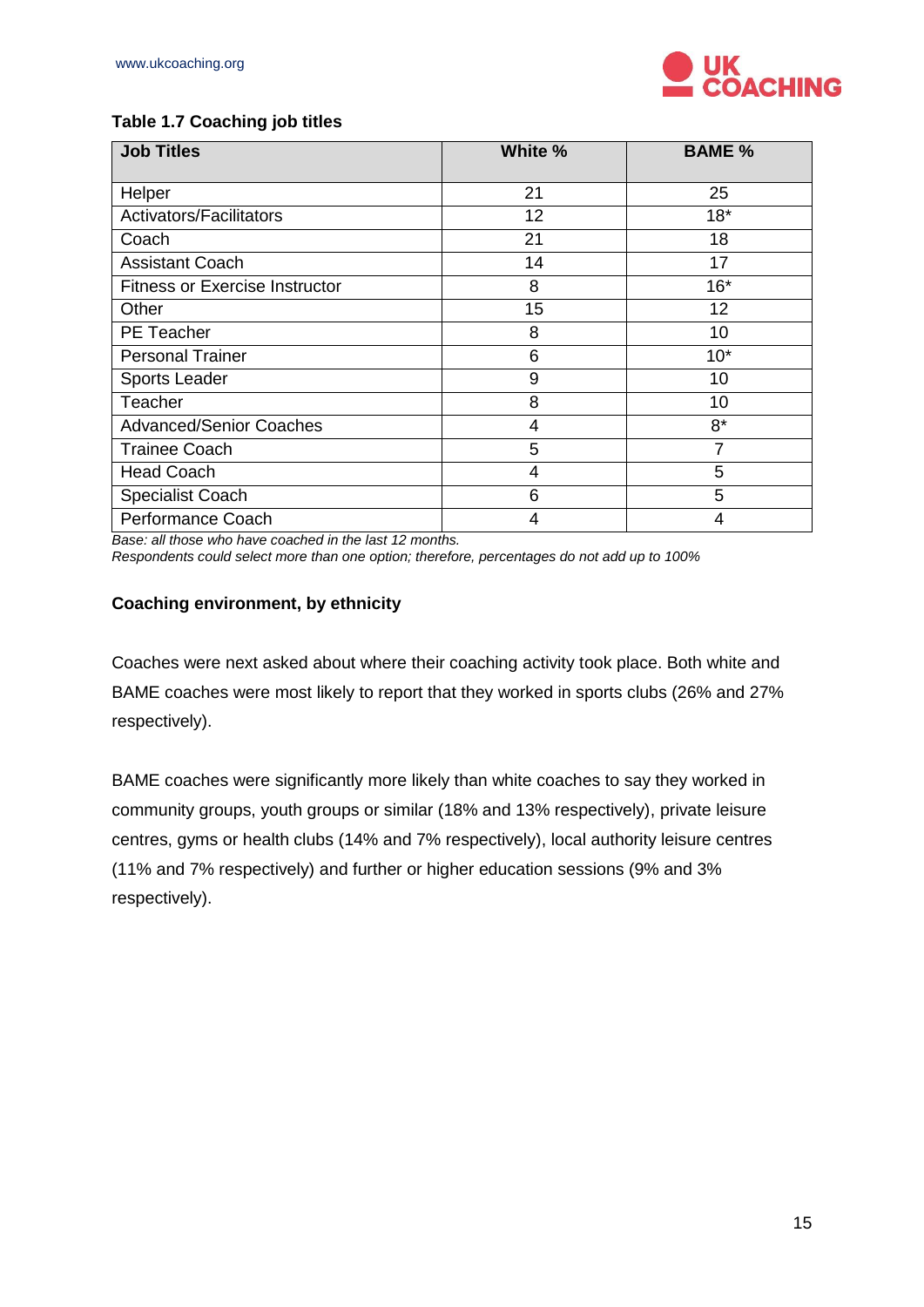

#### **Table 1.8: Where coaching takes place, by ethnicity**

| <b>Place</b>                                      | White %        | <b>BAME %</b> |
|---------------------------------------------------|----------------|---------------|
| <b>Sports Clubs</b>                               | 27             | 26            |
| Community group, youth group or similar           | 13             | $18*$         |
| Private leisure centre, gym or health club        | 7              | $14*$         |
| Other                                             | 15             | 13            |
| School sessions (as part of PE)                   | 14             | 12            |
| School sessions (e.g. outside PE, Active Schools) | 11             | 12            |
| <b>Local Authority Leisure Centre</b>             | 7              | $11*$         |
| In an outdoor/ urban space                        | 9              | 11            |
| Further or higher education sessions              | 3              | $9^{\star}$   |
| Private sessions with my own clients              | 8              | 9             |
| In an outdoor/ country setting                    | $11*$          | 5             |
| Sports institute or similar                       | $\mathfrak{p}$ | 3             |
| In a talent/ performance environment              | 2              | 3             |

*Base: all those who have coached in the last 12 months.* 

#### <span id="page-15-0"></span>**Coaching hours, by ethnicity**

In a typical week, white coaches were significantly more likely to say they coached 1-2 hours, than BAME coaches (37% compared to 30%); whereas, BAME coaches were significantly more likely than white coaches to say they coached 6-9 hours (8% and 4% respectively).

*Table 1.9: Coaching hours in a typical week, by ethnicity* 

| <b>Hours</b>     | White % | <b>BAME %</b> |
|------------------|---------|---------------|
| No regular hours | 19      | 21            |
| 1-2 Hours        | $37*$   | 30            |
| 3-5 Hours        | 14      | 15            |
| 6-9 Hours        |         | R*            |
| Over 10 Hours    |         | つつ            |

*Base: all those who have coached in the last 12 months* 

#### <span id="page-15-1"></span>**Volunteer v's paid coaching, by ethnicity**

On average, BAME coaches coach the same number of hours in a paid capacity than white coaches: the mean number of hours coaching per week in a paid capacity is 6.9 hours for both BAME and white coaches.

On average, BAME coaches coach slightly more hours in a voluntary capacity than white coaches: the mean number of hours coaching per week in a voluntary capacity is 12.2 hours for BAME coaches and 11 hours for white coaches.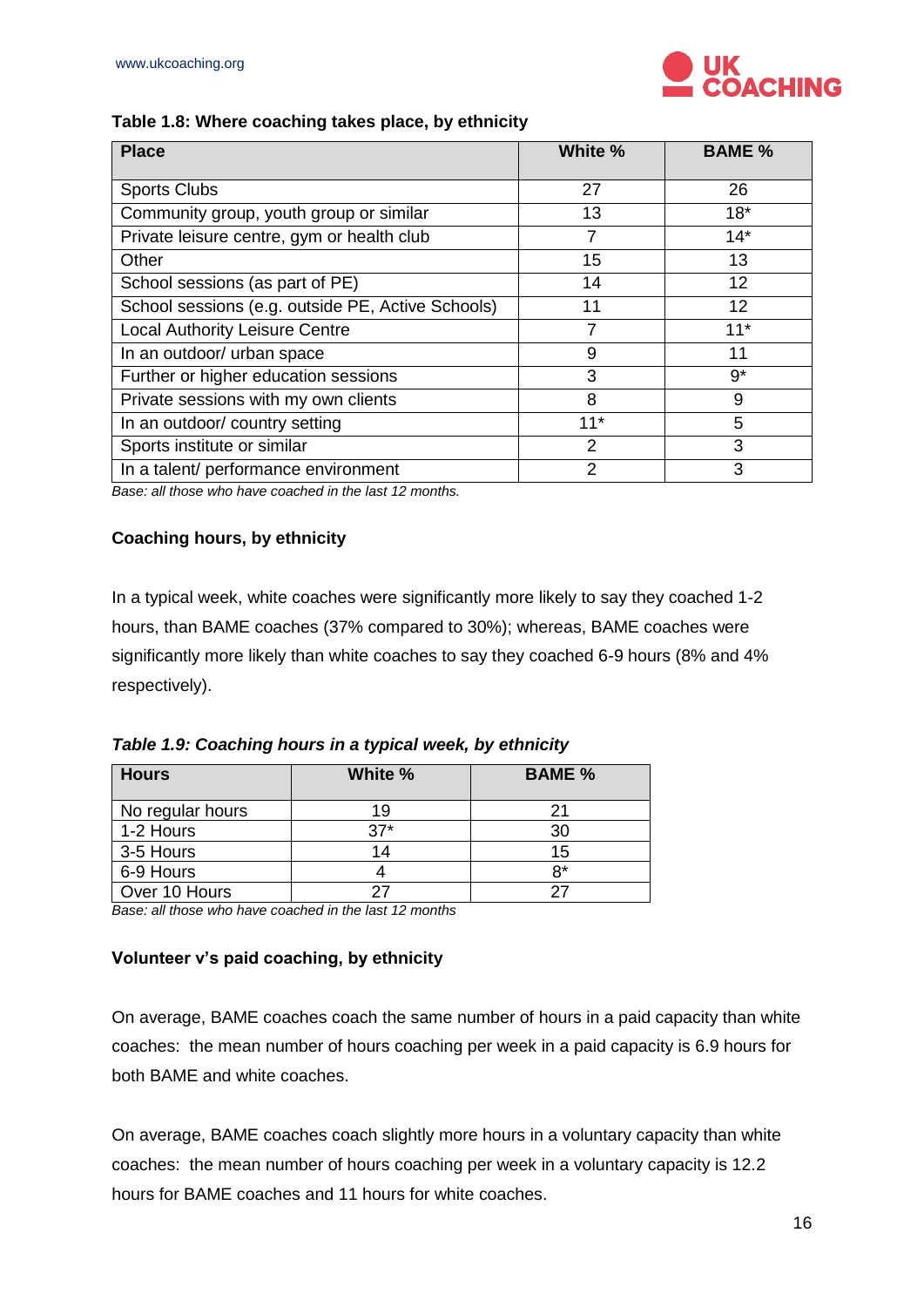

#### <span id="page-16-0"></span>**Coach qualifications, by ethnicity**

The table below presents the level of coach qualification, by ethnicity. Over half of active white and BAME coaches (57% and 59% respectively) reported that they do not have any formal coaching qualifications.

It is interesting to note that whilst a greater proportion of white coaches have a level 1 or level 2 qualification than BAME coaches; BAME coaches are significantly more likely than white coaches to have a qualification at levels 3 and 4.

| <b>Qualification</b>            | White % | <b>BAME %</b> |
|---------------------------------|---------|---------------|
| No Qualification                | 57      | 59            |
| Activator/ Leader qualification |         |               |
| Level 1 (Or equivalent)         | $11*$   |               |
| Level 2 (Or equivalent)         |         |               |
| Level 3 (Or equivalent)         | 5       | $8*$          |
| Level 4 (Or equivalent)         |         | 4*            |
| HE/FE Degree or Diploma         | 5       | 5             |

*Table 1.10: Type of qualification, by ethnicity* 

*Base: all those who have coached in the last 12 months* 

#### <span id="page-16-1"></span>**Understanding participants, by ethnicity**

Active coaches were asked to what extent they felt they understood the specific needs of different age groups. BAME coaches reported that they understood adults and young people the most (77% and 70% respectively), and pre-school children and younger children the least (40% and 53% respectively). Interestingly white coaches reported a significantly higher understanding of younger children (60%) than BAME coaches (53%).

|  |  | Table 1.11: Coach understanding of different age groups, by ethnicity |  |  |  |
|--|--|-----------------------------------------------------------------------|--|--|--|
|--|--|-----------------------------------------------------------------------|--|--|--|

| <b>Participant age groups</b> | <b>White</b>                 |                              |                              | <b>BAME</b>                  |
|-------------------------------|------------------------------|------------------------------|------------------------------|------------------------------|
|                               | % some/good<br>understanding | % little/no<br>understanding | % some/good<br>understanding | % little/no<br>understanding |
| Adults (18-50)                | 73                           | 27                           | 77                           | 23                           |
| Young People (14-17)          | 67                           | 33                           | 70                           | 30                           |
| Older children (10-13)        | 67                           | 33                           | 63                           | 37                           |
| Older adults (50+)            | 58                           | 42                           | 61                           | 39                           |
| Younger Children (5-9)        | $60*$                        | 40                           | 53                           | 47                           |
| Pre- School Children (0-4)    | 43                           | 57                           | 40                           | 60                           |

*Base: all those who have coached in the last 12 months*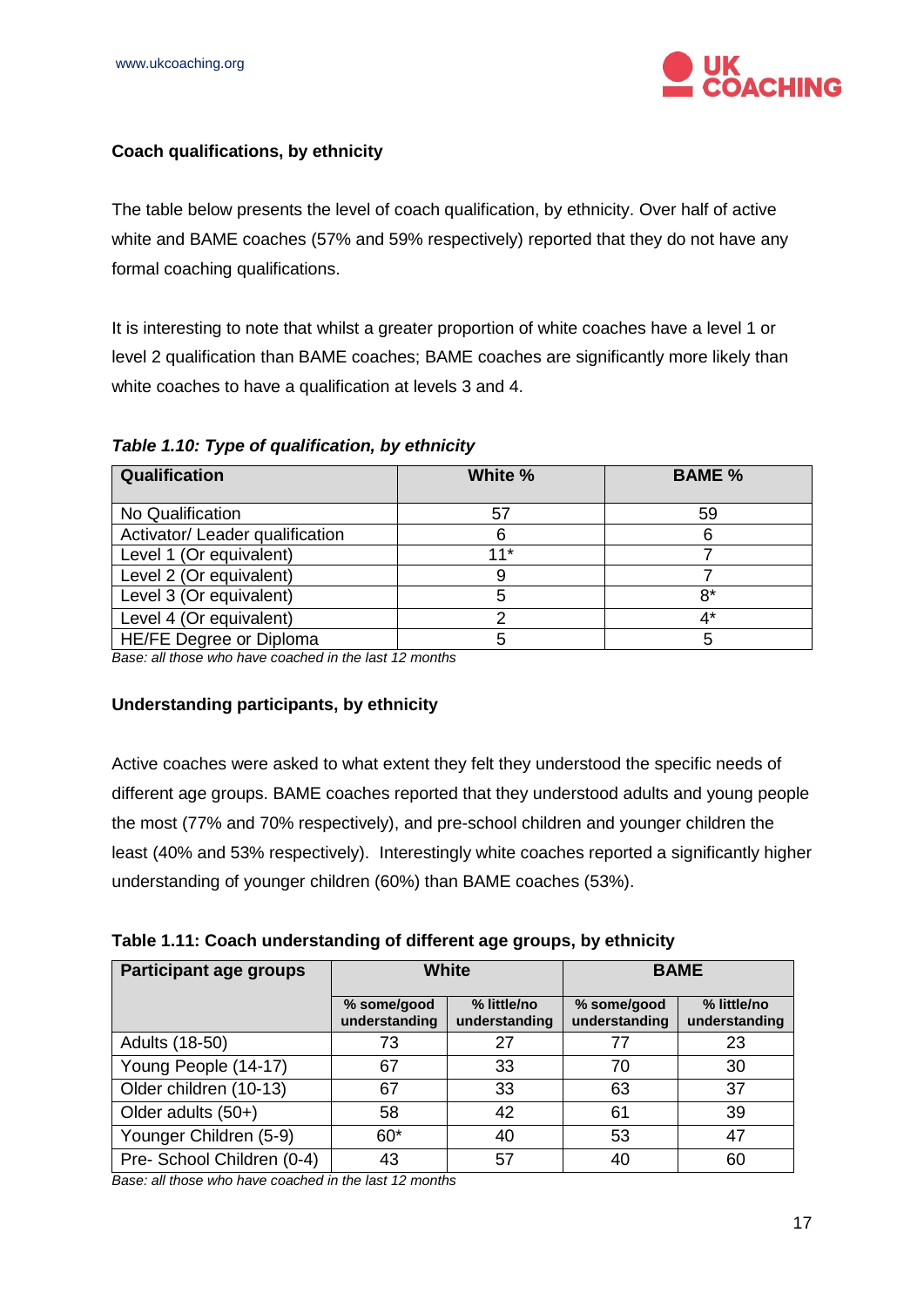

Likewise, active coaches were asked the extent to which they felt they understood the specific needs of different groups of people.

Overall, BAME coaches were more likely to report that they had some or good understanding of people from black and minority ethnic groups (74%), people new to sport / physical activity (70%) and women or girls only groups (68%). BAME coaches were significantly more likely to understand black and minority ethnic groups, and talented players/high performance athletes, than white coaches,

In contrast, BAME coaches felt that they understood people with a long-term illness or health condition the least with 56% of BAME coaches reporting little or no understanding of this group.

| <b>Participant groups</b>                              |                              | <b>White</b>                 | <b>BAME</b>                  |                              |
|--------------------------------------------------------|------------------------------|------------------------------|------------------------------|------------------------------|
|                                                        | % some/good<br>understanding | % little/no<br>understanding | % some/good<br>understanding | % little/no<br>understanding |
| People from black and<br>minority ethnic groups        | 64                           | 36                           | 74*                          | 26                           |
| People new to sport /<br>physical activity             | 67                           | 33                           | 70                           | 30                           |
| Women or girl groups only                              | 67                           | 33                           | 68                           | 32                           |
| People who are inactive /<br>infrequently inactive     | 59                           | 41                           | 65                           | 35                           |
| People from low income<br>groups                       | 61                           | 39                           | 65                           | 35                           |
| Talented players / High<br>performance Athletes        | 44                           | 56                           | $53*$                        | 47                           |
| People with a Physical<br><b>Disability</b>            | 43                           | 57                           | 49                           | 51                           |
| People with a learning<br>disability                   | 45                           | 55                           | 46                           | 54                           |
| People with a long-term<br>illness or health condition | 43                           | 57                           | 44                           | 56                           |

**Table 1.12: Coaches Understanding of different groups, by ethnicity** 

*Base: all those who have coached in the last 12 months* 

#### <span id="page-17-0"></span>**Experiences of coaching, by ethnicity**

Active coaches were asked a series of questions regarding their experience of being a coach. The most common response given by both white and BAME coaches was that their coaching made a difference to their participants (78% and 80% respectively).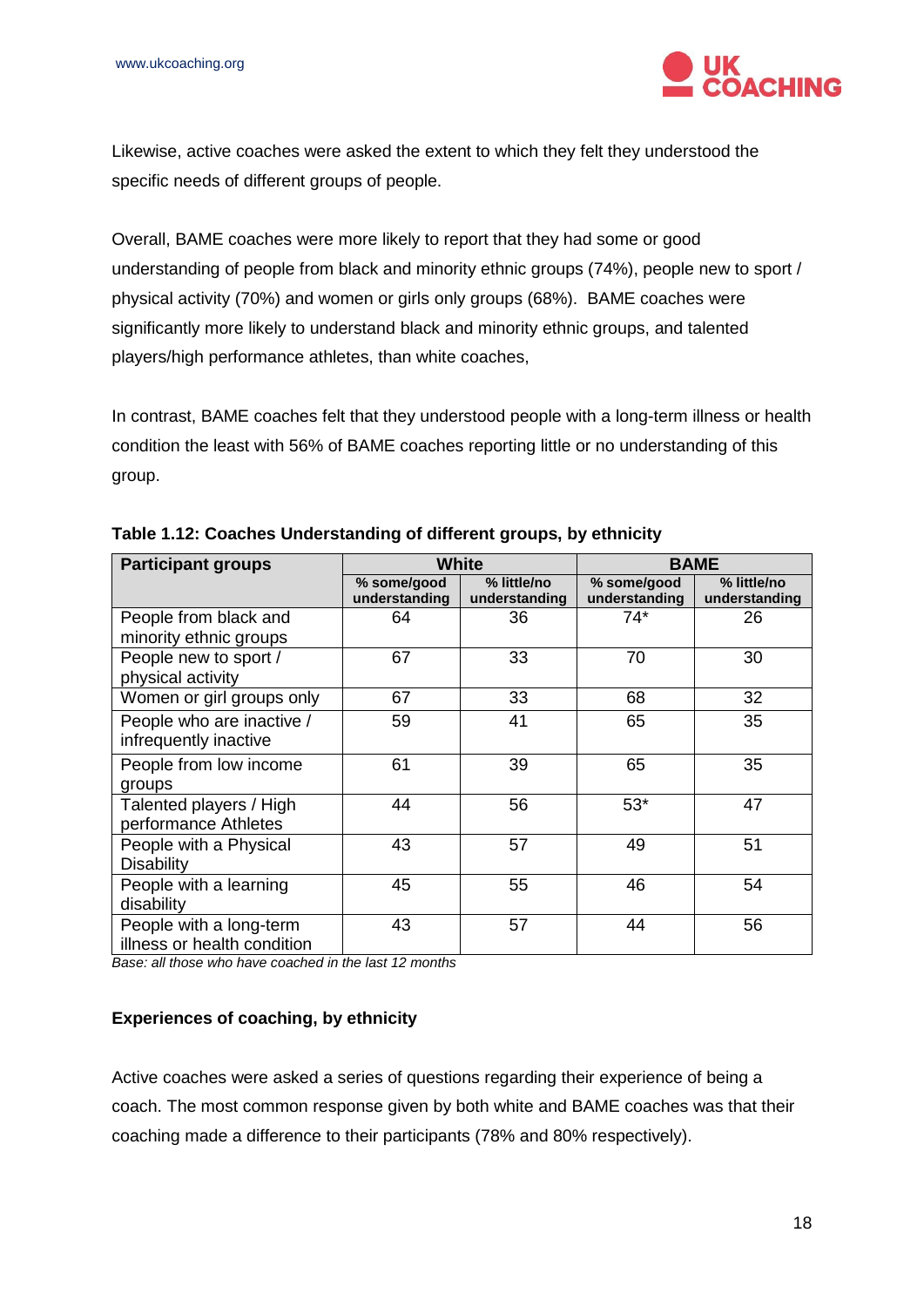

It is interesting to note that BAME coaches were more likely to agree with all of these statements (with the exception of resources/equipment and sufficient opportunities) than white coaches. They were significantly more likely to agree that coaching keeps them active, they feel proud to tell others they are a coach, get recognition for coaching, find it hard to balance coaching with other commitments, feel part of a community/network, and sometimes feel alone or isolated.

| <b>Experience</b>                                                                 | <b>White</b>  |                 | <b>BAME</b>   |                 |  |
|-----------------------------------------------------------------------------------|---------------|-----------------|---------------|-----------------|--|
|                                                                                   | $\frac{9}{6}$ | $\frac{9}{6}$   | $\frac{9}{6}$ | $\%$            |  |
|                                                                                   | <b>Agree</b>  | <b>Disagree</b> | <b>Agree</b>  | <b>Disagree</b> |  |
| I feel my coaching makes a difference to<br>my participants                       | 78            | 4               | 80            | 3               |  |
| Coaching keeps me physically active                                               | 65            | 10              | $72*$         | 8               |  |
| I look forward to coaching                                                        | 68            | $\overline{7}$  | 69            | $\overline{7}$  |  |
| I would recommend coaching to a friend or<br>colleague                            | 63            | 6               | 67            | 3               |  |
| I am able to deliver the style of coaching I<br>aspire to                         | 61            | 9               | 65            | 8               |  |
| I have the right resources/ equipment to<br>coach effectively                     | 63            | 13              | 62            | 10              |  |
| I have a choice in deciding when and<br>where I coach                             | 58            | 22              | 60            | 16              |  |
| I feel proud when I tell other I am a coach                                       | 50            | 9               | $59*$         | 6               |  |
| I am recognised for the contribution I make<br>to helping others through coaching | 50            | 17              | $57*$         | 14              |  |
| I have sufficient opportunities to coach in<br>my chosen sport/ activity          | 56            | 13              | 56            | 12              |  |
| It's hard to balance coaching alongside my<br>other commitments                   | 35            | 36              | $51*$         | 23              |  |
| I feel part of a network or community of<br>coaches                               | 37            | 29              | $50*$         | 21              |  |
| I would like some help from others when I<br>coach                                | 43            | 22              | 49            | 17              |  |
| Working as a coach I sometimes feel<br>alone or isolated                          | 21            | 50              | $32*$         | 36              |  |

|  | Table 1.13: Experience of being a coach, by ethnicity |  |  |  |
|--|-------------------------------------------------------|--|--|--|
|--|-------------------------------------------------------|--|--|--|

*Base: all those who have coached in the last 12 months. This table excludes neutral responses* 

#### <span id="page-18-0"></span>**The challenges coaches face, by ethnicity**

Active coaches were asked what they thought were the main barriers or challenges facing coaches in the UK. The most commonly cited challenge cited by white and BAME coaches was balancing work/home life (38% and 36% respectively). The second most common challenge faced by BAME coaches was the voluntary nature of coaching/lack of pay;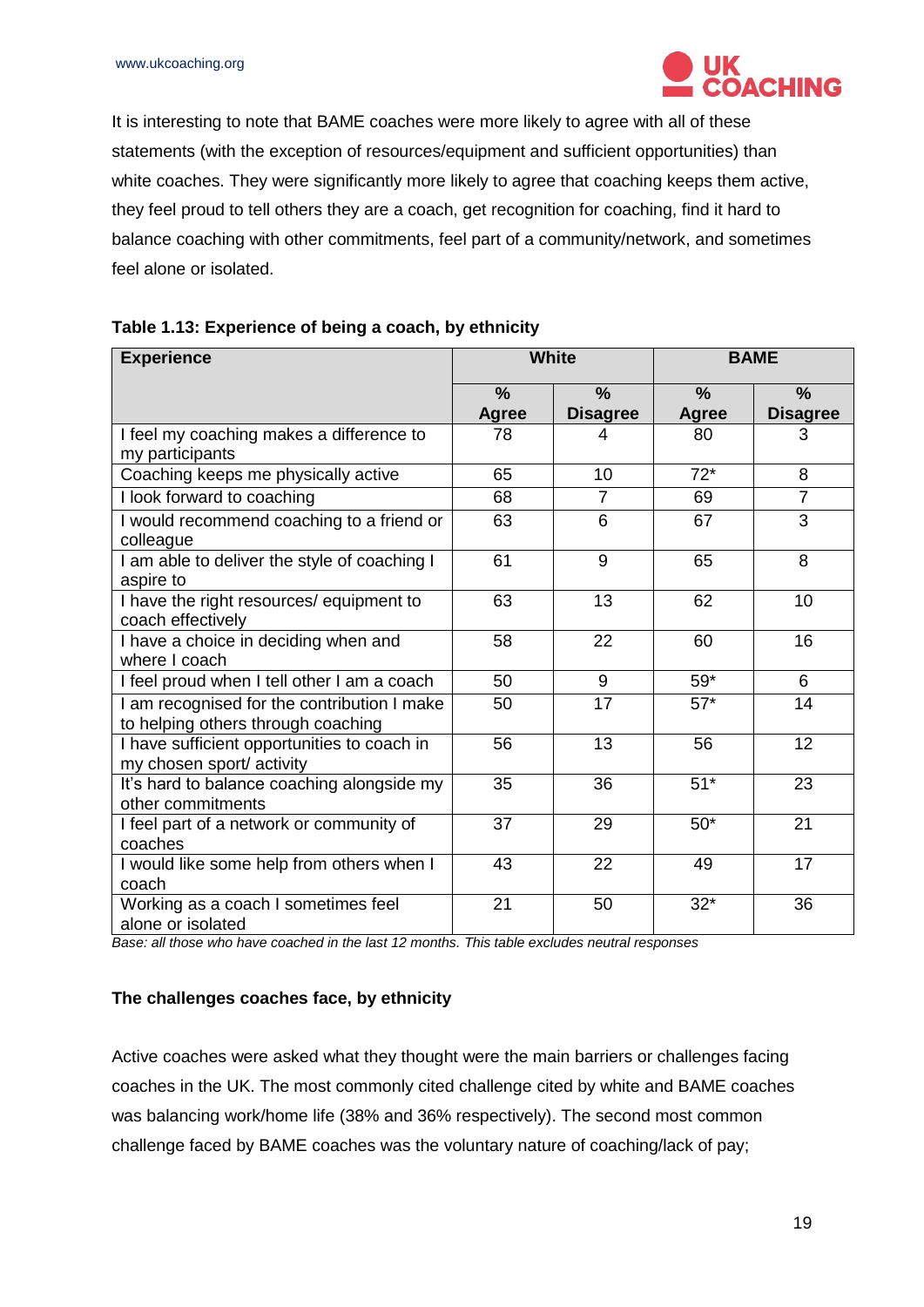

whereas the second most common challenge faced by white coaches was the cost of training /qualifications.

White coaches were significantly more likely than BAME coaches to cite challenges with dealing with parents and behavioural issues.

| <b>Challenges</b>                                                          | White % | <b>BAME %</b> |
|----------------------------------------------------------------------------|---------|---------------|
| Balancing work / home life                                                 | 38      | 36            |
| The voluntary nature of coaching/lack of pay                               | 31      | 34            |
| The cost of training /qualifications                                       | 38      | 33            |
| Lack of investment in facilities and equipment                             | 34      | 31            |
| The length of time it takes to undertake<br>qualifications / training/ CPD | 23      | 27            |
| Lack of support from employers, clubs or<br>national government bodies     | 21      | 23            |
| Dealing with parents (behaviour or<br>interference)                        | $30*$   | 21            |
| Behavioural issues of players / participants                               | $24*$   | 18            |
| Declining participation rates                                              | 18      | 17            |
| Lack of opportunity to take additional training/<br><b>CPD</b>             | 17      | 17            |
| Lack of experienced or qualified coaches                                   | 16      | 16            |

*Base: all those who have coached in the last 12 months.* 

#### <span id="page-19-0"></span>**Future coaching activity, by ethnicity**

Active coaches were asked if they would like to spend more time coaching in the future: 47% of BAME coaches said they would and 41% of white coaches said they would.

#### <span id="page-19-1"></span>**Reasons for stopping coaching, by ethnicity**

The following section focuses on inactive coaches (i.e. those who coached within the previous five years, but not in the last twelve months).

Inactive coaches were asked why they had not coached within the previous twelve months. The most common reason cited by both white and BAME coaches was "I no longer had enough time (32% and 34% respectively).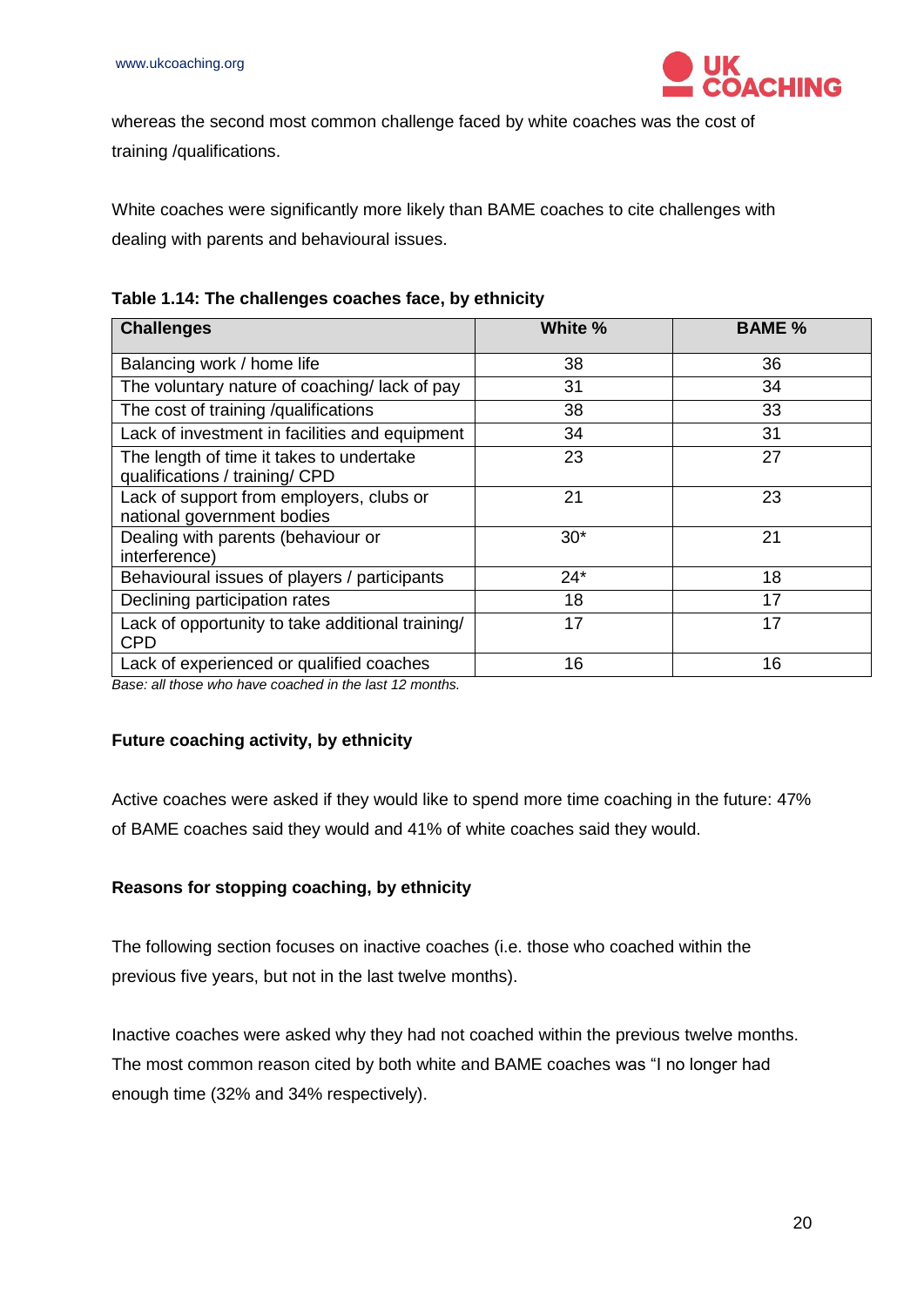

#### **Table 1.15: Reasons why they had not coached in previous 12 months, by ethnicity**

| <b>Reason</b>                                     | White % | <b>BAME %</b> |
|---------------------------------------------------|---------|---------------|
| I no longer had enough time                       | 34      | 32            |
| I move away                                       | 18      | 18            |
| I felt I was getting to old                       | 12      | 13            |
| I fell out of love with coaching                  | 8       | $13*$         |
| Qualifications and training were too expensive to | 8       | 11            |
| keep up to date                                   |         |               |
| Problems with parent or participants              | 4       | $11*$         |
| There were not enough participants to keep the    | 5       | $11*$         |
| session going                                     |         |               |
| I got injured                                     | 10      | 10            |
| There was too much responsibility being a coach   |         | 9             |
| I didn't get enough support from my club/         | 5       | $9^*$         |
| organisation                                      |         |               |
| My child stopped playing the sport                | 6       |               |
| Problems with other coaches/ the club/ employers  | 3       | 5             |

*Base: all those who coached within the past 5 years, but not the past 12 months. Respondents could select more than one option; therefore, percentages do not add up to 100.*

#### <span id="page-20-0"></span>**Back to coaching, by ethnicity**

Finally, inactive coaches were asked whether they would like to return to coaching again in the future: 26% of white coaches and 28% of BAME coaches said they would. However, two in five (41%) of inactive BAME coaches said they would not be interested in coaching again in the future compared to 45% of white coaches.

When asked, what might encourage them to start coaching again, the most common responses cited by BAME coaches were payment of expenses (18%) and access to new learning opportunities (14%); whereas the most common responses by white coaches were payment for delivering sessions and training to update or refresh skills (14% respectively).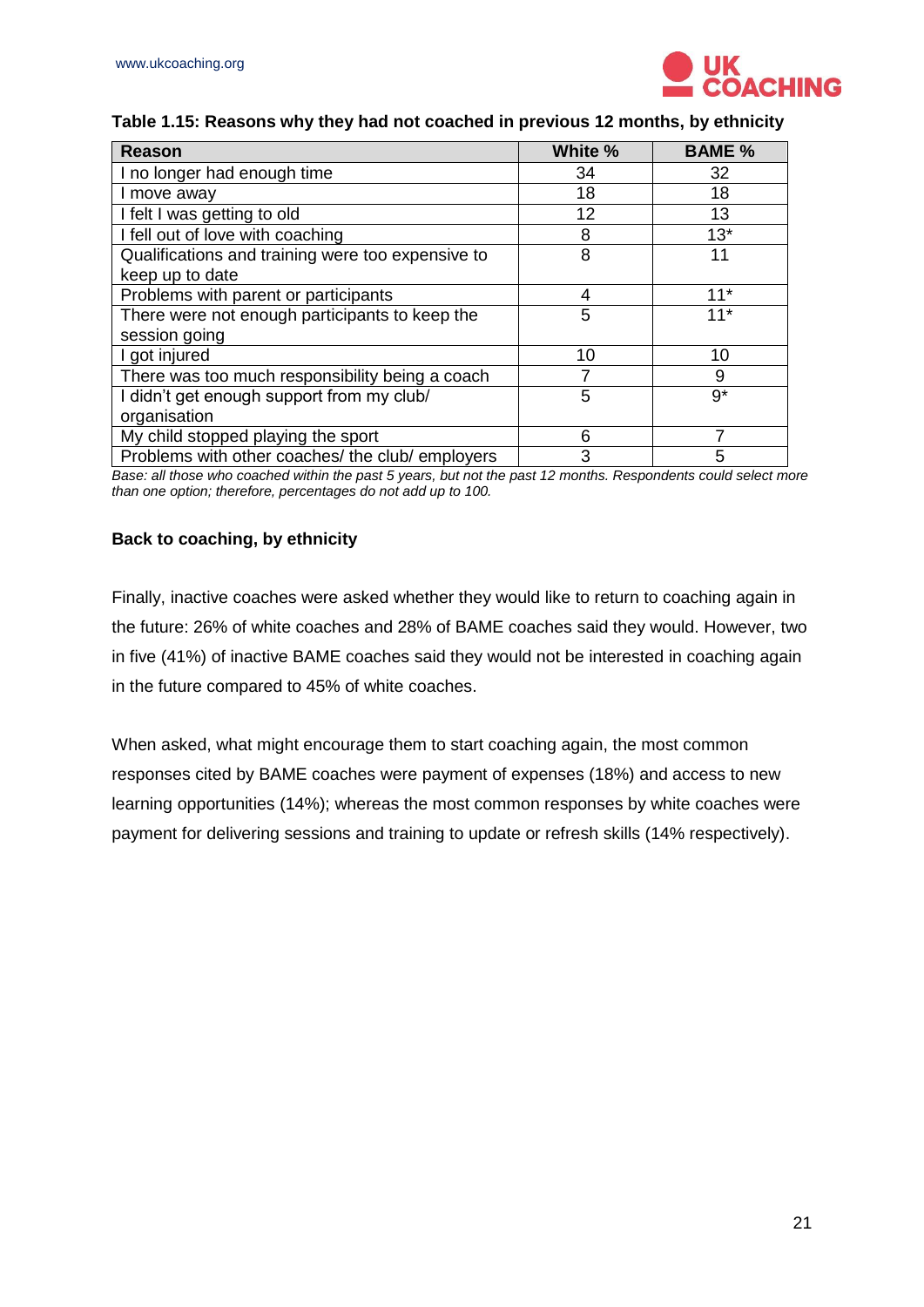

#### **Table 1.16: What might encourage inactive coaches to start coaching again, by ethnicity**

| <b>Encouragement to start coaching again</b>                | White % | <b>BAME %</b> |
|-------------------------------------------------------------|---------|---------------|
| No, I don't want to get back into coaching                  | $33*$   | 24            |
| Payment of expenses                                         | 11      | $18*$         |
| Access to new learning opportunities                        | 8       | $14*$         |
| Payment for delivering sessions                             | 14      | 13            |
| Time off or support from my main<br>employer                | 10      | 13            |
| Training to update or refresh my skills                     | 14      | 12            |
| Opportunities to try a different sport/<br>activity         | 8       | $12*$         |
| Support from another coach                                  | 7       | $12*$         |
| Getting "Back into coaching" sessions                       | 6       | $12*$         |
| Support from a coach developer or mentor                    | 6       | $11*$         |
| Help or support from others (i.e. parents or<br>volunteers) | 8       | 10            |

*Base: all those who coached within the past five years, but not the past 12 months. Respondents could select* 

*more than one option therefore, percentages do not add up to 100%.*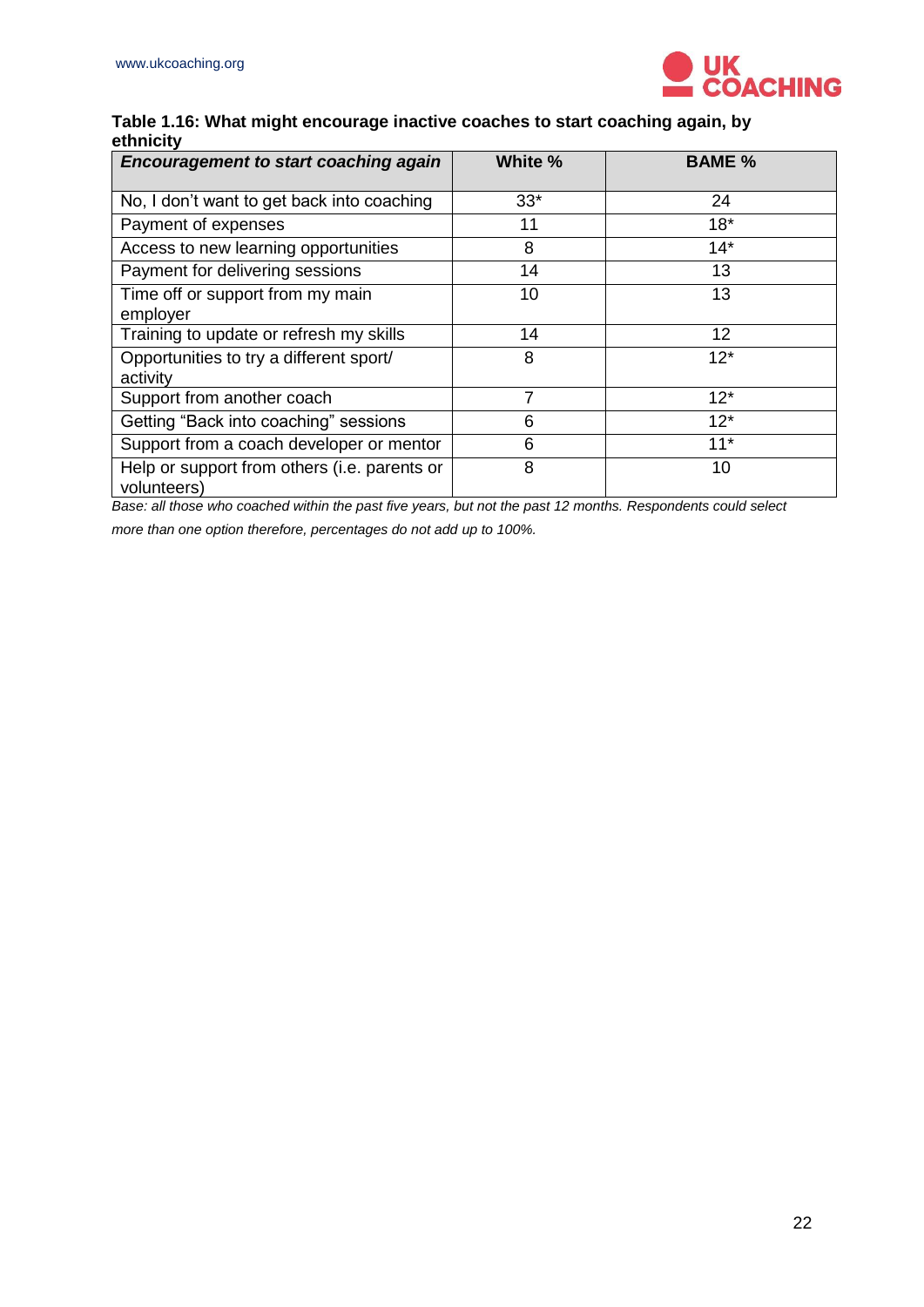

# **Coaching in the UK: A Spotlight on Ethnicity**

**Coached-participation**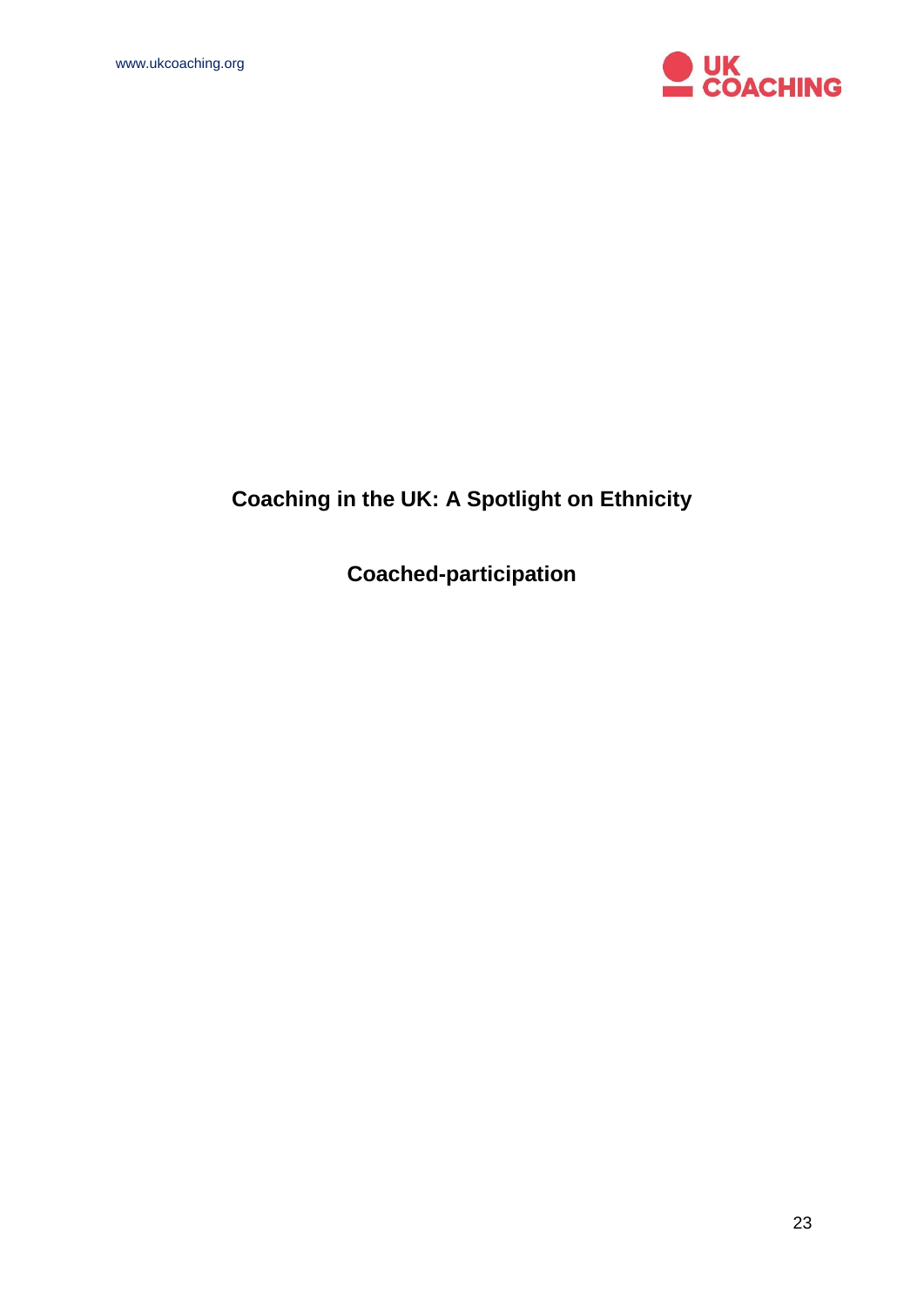

# <span id="page-23-0"></span>**Coached-participation**

This section of the report focuses on people who received coaching in sport and physical activity in the twelve months prior to the survey, or at any point in their past.

Over 30 million adults have received coaching in sport or physical activity at some point in their lifetime (representing around 60% of the adult population in the UK). In the 12 months prior to the survey, 1.6 million people from BAME backgrounds received coaching, representing 22% of the BAME population in the UK.

In contrast, a significantly lower proportion of the white population received coaching during the same period (17%).

| <b>Last time received</b> | <b>White</b> |                      |           | <b>BAME</b>          |
|---------------------------|--------------|----------------------|-----------|----------------------|
| coaching                  |              | $%$ of<br>population | N         | $%$ of<br>population |
| In the past 12 months     | 7,568,415    |                      | 1,594,440 | $22*$                |
| In the past 2 years       | 2,207,584    | 5                    | 503,124   | $7*$                 |
| In the past 3 years       | 1,751,290    |                      | 356,357   | $5^*$                |
| In the past 5 years       | 2,157,785    | 5                    | 351,267   | 5                    |
| Longer than 5 years ago   | 12,858,453   | $30*$                | 1,604,815 | 23                   |
| Total                     | 26,543,526   | 61                   | 4,410,013 | $63*$                |

#### **Table 2.1: Participants in the receipt of coaching, by ethnicity**

**Base: all those who have received coaching at any point in their lifetime** 

Examining only recent recipients of coaching (those who received coaching within the previous twelve months), there are home country variations as seen below. Wales has the lowest proportion of BAME adults in the receipt of coaching (8%) and Northern Ireland has the highest (42%). Similarly, Wales also has the lowest proportion of white adults in the receipt of coaching (16%).

| Table 2.2: Coached- participation by home country, by ethnicity |  |  |  |
|-----------------------------------------------------------------|--|--|--|
|-----------------------------------------------------------------|--|--|--|

| <b>Home country</b> | White<br>% of population | <b>BAME</b><br>% of population |
|---------------------|--------------------------|--------------------------------|
| England             | 19                       | つつ*                            |
| Wales               | 16                       |                                |
| Scotland            | 18                       | 23                             |
| Northern Ireland    | 18                       | <b>Aつ*</b>                     |

*Base: all those who have coached in the last 12 months. The total for all home countries does not equate to the total in table 1.1 above, due to rounding. Population figures are based on ONS mid-year population estimates (18+) in the UK. Absolute numbers for each home country cannot be provided, due to data not available*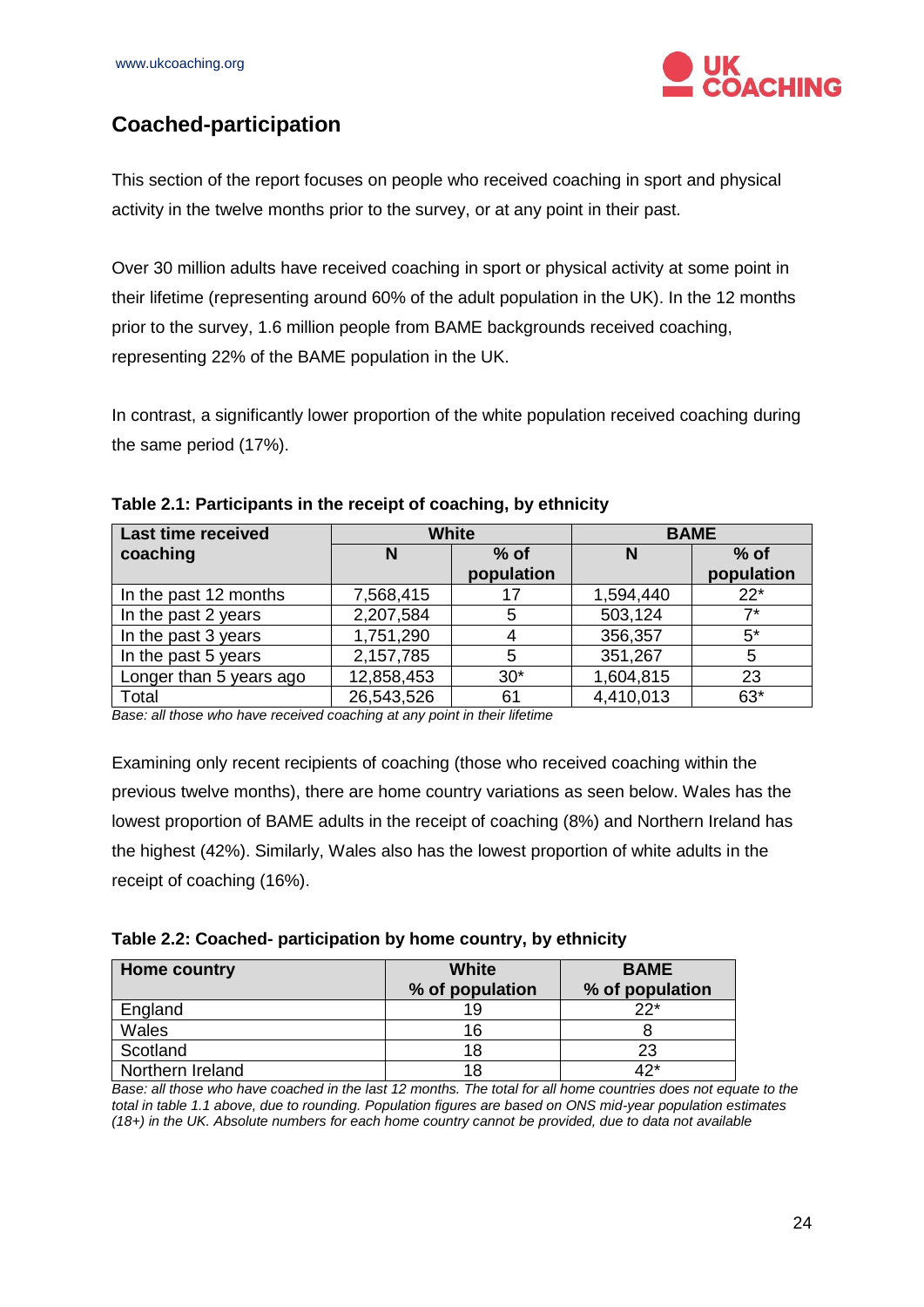

#### <span id="page-24-0"></span>**Regional Data, by ethnicity**

London has the highest proportion of BAME adults in receipt of coaching (25%) and Yorkshire and the Humber has the lowest (17%). In contrast the East of England and London has the highest proportion of white adults in receipt of coaching (20%) and the East Midlands and North West has the lowest (15% respectively).

It is interesting to note that within all regions, except the East of England, the proportion of people receiving coaching from a BAME background is higher that the proportion of coaches who are white.

| <b>Region</b>        | White           | <b>BAME</b>     |
|----------------------|-----------------|-----------------|
|                      | % of population | % of population |
| <b>North East</b>    | 18              | 21              |
| North West           | 15              | $22*$           |
| Yorkshire and Humber | 16              | 17              |
| East Midlands        | 15              | $22*$           |
| <b>West Midlands</b> | 16              | 18              |
| East of England      | 20              | 20              |
| South East           | 17              | $24*$           |
| London               | 20              | $25*$           |
| South West           | 18              | 22              |

#### **Table 2.3: Coached participation by region, by ethnicity**

*Base: all those who have coached in the previous twelve months. The regional total might not add up to the total in table 1.1 above, due to rounding. Population figures are based on ONS mid-year population estimates (18+) in the UK. Absolute numbers for each home country cannot be provided, due to data not available*

#### <span id="page-24-1"></span>**Profile of coached participants, by ethnicity**

Examining the demographic profile of those who received coaching in the previous twelve months, the majority were white (82%) compared to BAME (18%). This is higher than the national average, at 14% BAME.

Those in receipt of coaching from a BAME background were significantly more likely to be younger than those who are white (24% and 17% respectively were aged 18-24) and were significantly less likely to be aged 55+ (13% BAME compared to 33% white),

BAME participants in receipt of coaching were significantly more likely than white participants to be of higher social grade (72% compared to 67%), but significantly less likely to have physical or mental health conditions (26% compared to 32%).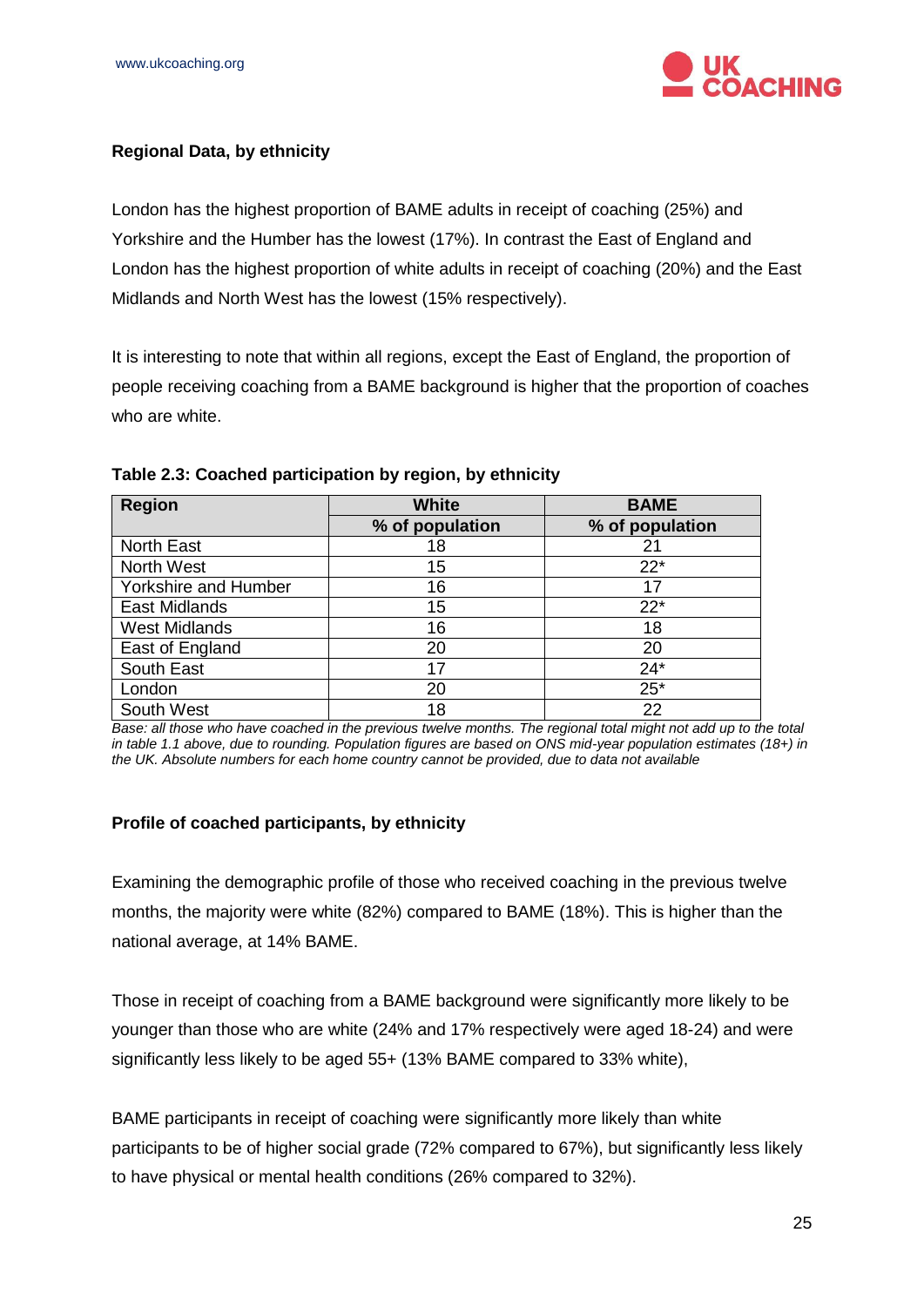

| <b>Active Participants</b>             | White % | <b>BAME %</b> |
|----------------------------------------|---------|---------------|
| <b>BAME</b>                            | 82      | 18            |
| 18-24                                  | 17      | $24*$         |
| 25-34                                  | 20      | $28*$         |
| 35-44                                  | 18      | $22*$         |
| 45-54                                  | 14      | 14            |
| 55-64                                  | $14*$   |               |
| $65+$                                  | $19*$   | 6             |
| Male                                   | 38      | 36            |
| Female                                 | 62      | 64            |
| Physical or mental health condition    | $32*$   | 26            |
| No physical or mental health condition | 60      | 64            |
| Higher social grades                   | 67      | $72*$         |
| Lower social grades                    | $33*$   | 28            |

#### **Table 2.4: Table of coached participants, by ethnicity**

*Base: all those who have received coaching in the last 12 months* 

#### <span id="page-25-0"></span>**Experience of receiving coaching, by ethnicity**

Those in receipt of coaching were overwhelmingly positive about their experience, with significantly more people from BAME backgrounds rating their experience as good, compared to white people (75% and 69% respectively).

| Table 2.5: Participants rating of coaching received, by ethnicity |  |  |
|-------------------------------------------------------------------|--|--|
|                                                                   |  |  |

| <b>Ratings</b> | White % | <b>BAME %</b> |
|----------------|---------|---------------|
| Good           | 69      | $75*$         |
| <b>Neutral</b> | $30*$   | 24            |
| Poor           |         |               |

*Base: all those who have received coaching in the previous twelve months*

Exploring their experience of coaching in further detail, participants reported overwhelmingly positive responses across all factors.

The majority of white and BAME participants (84% and 81% respectively) said that their coach motivates them to do better. It is interesting to note that with the exception of one statement, BAME participants were less likely to agree with all of these statements than white participants.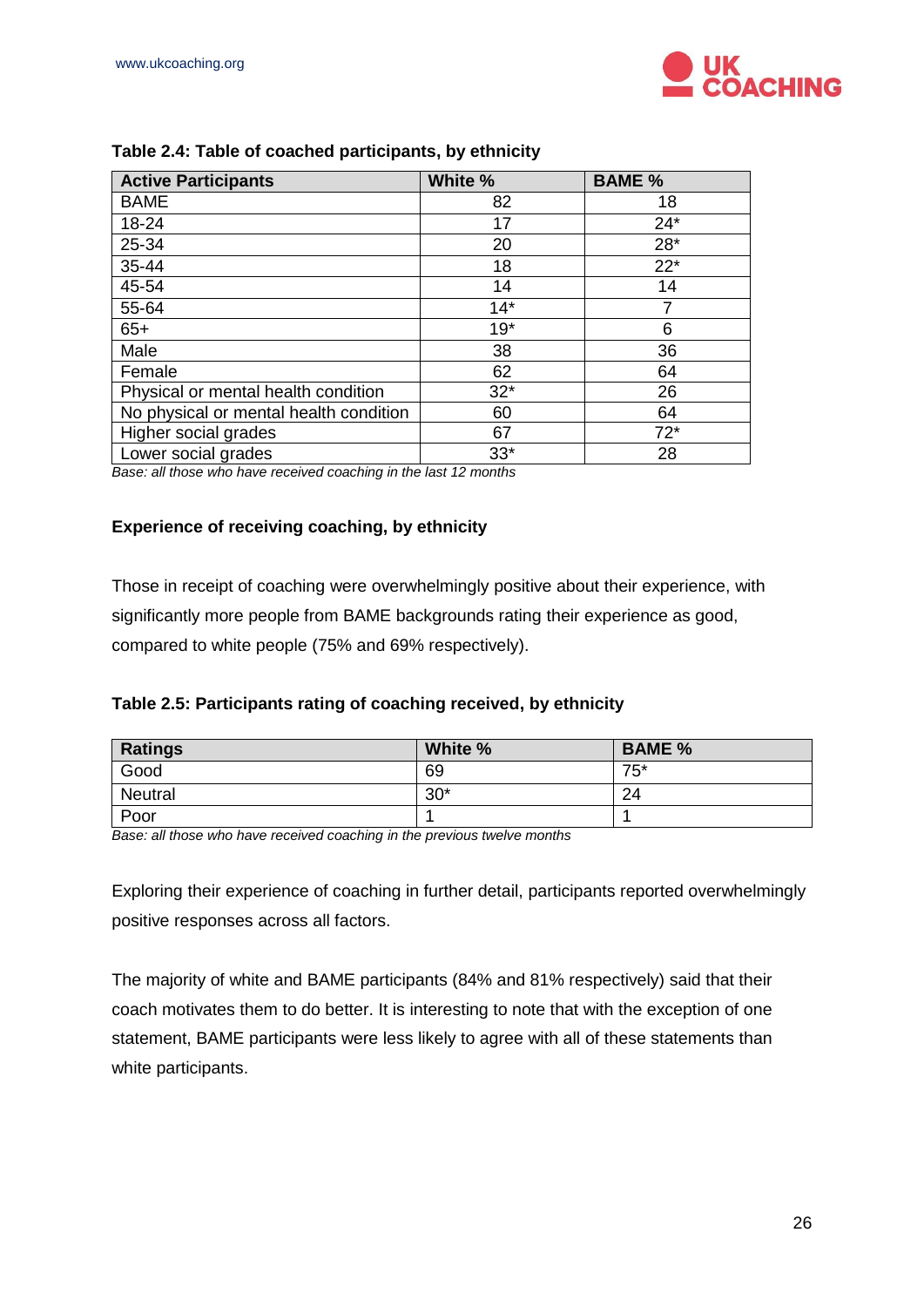

| <b>Experience</b>           |         | <b>White</b> |         | <b>BAME</b> |
|-----------------------------|---------|--------------|---------|-------------|
|                             | % Agree | % Disagree   | % Agree | % Disagree  |
| My coach motivates me do be | 84      |              | 81      |             |
| better                      |         |              |         |             |
| My coach encourages me to   | $79*$   | 2            | 75      |             |
| come back                   |         |              |         |             |
| I enjoy being coached       | $78*$   | 4            | 74      | 6           |
| Coaching meets individual   | 77      | 3            | 78      | 3           |
| sport and physical activity |         |              |         |             |
| needs                       |         |              |         |             |
| My coach pushes me to do    | 77      | 4            | 76      | 4           |
| more                        |         |              |         |             |
| My coach listens to me      | $73*$   | 4            | 69      | 5           |
| My coach supports me to     | 72      | 4            | 70      | 6           |
| achieve my individual goals |         |              |         |             |

#### **Table 2.6: Experience of receiving coaching, by ethnicity**

*Base: all those who have received coaching in the previous twelve months. Excludes neutral responses*

#### <span id="page-26-0"></span>**The benefits of coaching, by ethnicity**

Coached participants were asked to consider the benefits of coaching. Both white and BAME participants were most likely to agree that the coaching they receive helps to improve their skills/performance. Again, it is interesting to note that BAME participants were less likely to agree with all of these statements than white participants.

#### **Table 2.7: The benefits of receiving coaching**

| <b>Benefits</b>                 | White         |                 |               | <b>BAME</b>     |
|---------------------------------|---------------|-----------------|---------------|-----------------|
|                                 | $\frac{0}{0}$ | $\%$            | $\frac{0}{0}$ | $\%$            |
|                                 | Agree         | <b>Disagree</b> | Agree         | <b>Disagree</b> |
| The coaching I receive helps to | $87*$         |                 | 84            |                 |
| improve my skills/performance   |               |                 |               |                 |
| The coaching I receive helps to | 84            | 3               | 82            | 3               |
| improve my fitness              |               |                 |               |                 |
| The coaching I receive helps to | 83            | 2               | 80            | 3               |
| improve my physical health      |               |                 |               |                 |
| The coaching I receive helps to | 72            | 5               | 69            | 6               |
| improve my mental health and    |               |                 |               |                 |
| well-being                      |               |                 |               |                 |

*Base: all those who have received coaching in the previous twelve months. Excludes neutral responses.*

Next, participants were asked to rate their own physical and mental health. The findings were compared between those in receipt of coaching in the past twelve months; those who participated in sport and physical activity in the previous 12 months; and those who had never received coaching.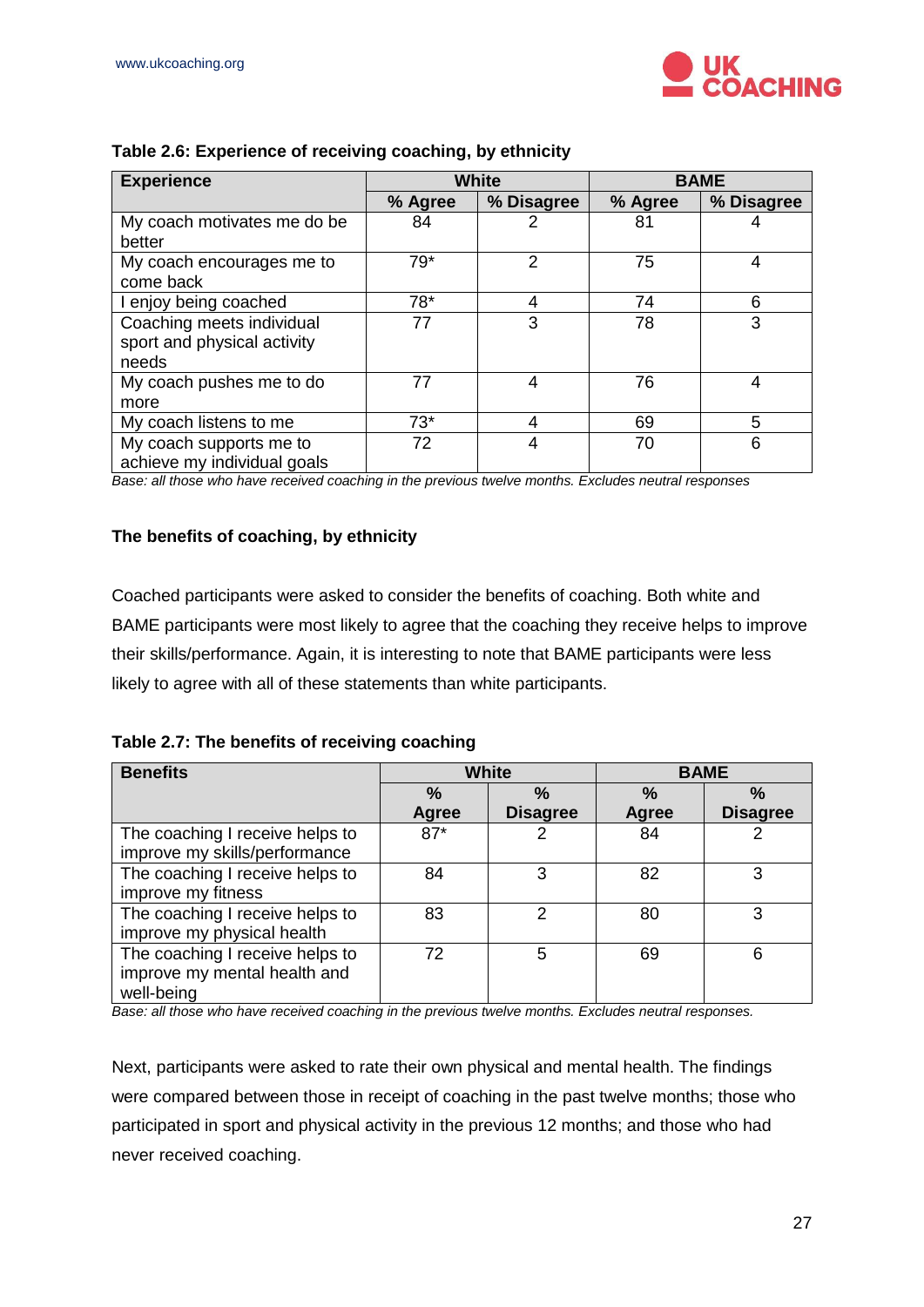

Across all factors, those in receipt of coaching scored more positively than those who participated in sport and physical activity and those who never received coaching. This was the case for both white participants and BAME participants.

| <b>Benefits</b>                                                       | <b>White</b>                        |                                          | <b>BAME</b>                            |                              |                                          |                                        |
|-----------------------------------------------------------------------|-------------------------------------|------------------------------------------|----------------------------------------|------------------------------|------------------------------------------|----------------------------------------|
|                                                                       | <b>Coached</b><br>last 12 mths<br>% | <b>Participated</b><br>last 12 mths<br>% | <b>Never</b><br>received<br>Coaching % | Coached<br>last 12 mths<br>% | <b>Participated</b><br>last 12 mths<br>% | <b>Never</b><br>received<br>coaching % |
| Rated own physical<br>health as excellent<br>or good                  | 37                                  | 33                                       | 22                                     | 37                           | 33                                       | 24                                     |
| Rated own mental<br>health and well-<br>being as excellent or<br>good | 49                                  | 48                                       | 46                                     | 47                           | 46                                       | 46                                     |
| Done more sport<br>and physical activity<br>in the last 12 months     | 47                                  | 36                                       | 34                                     | 51                           | $42*$                                    | 34                                     |
| Would like to do<br>more sport and<br>physical activity               | 75                                  | 73                                       | 66                                     | 84                           | $81*$                                    | 79                                     |
| Time spent in sport<br>and physical activity<br>(minutes per week)    | 229                                 | 194                                      | 163                                    | 179                          | 151                                      | 117                                    |

| Table 2.8: Benefits of coaching by participant group, by ethnicity |  |  |  |
|--------------------------------------------------------------------|--|--|--|
|--------------------------------------------------------------------|--|--|--|

*Base: all those who have received coaching in the previous twelve months.* 

#### <span id="page-27-0"></span>**Participants view of their coach, by ethnicity**

Participants' positivity about the coaching they received continued when asked to consider their coach. A large proportion of BAME and white participants reported that they had confidence and trust in their coach (80% and 86% respectively); would recommend their coach to others (78% and 83% respectively); and have a good relationship with their coach (71% and 75% respectively). It is worth noting that a significantly larger proportion of white participants agreed with these three statements compared to BAME participants.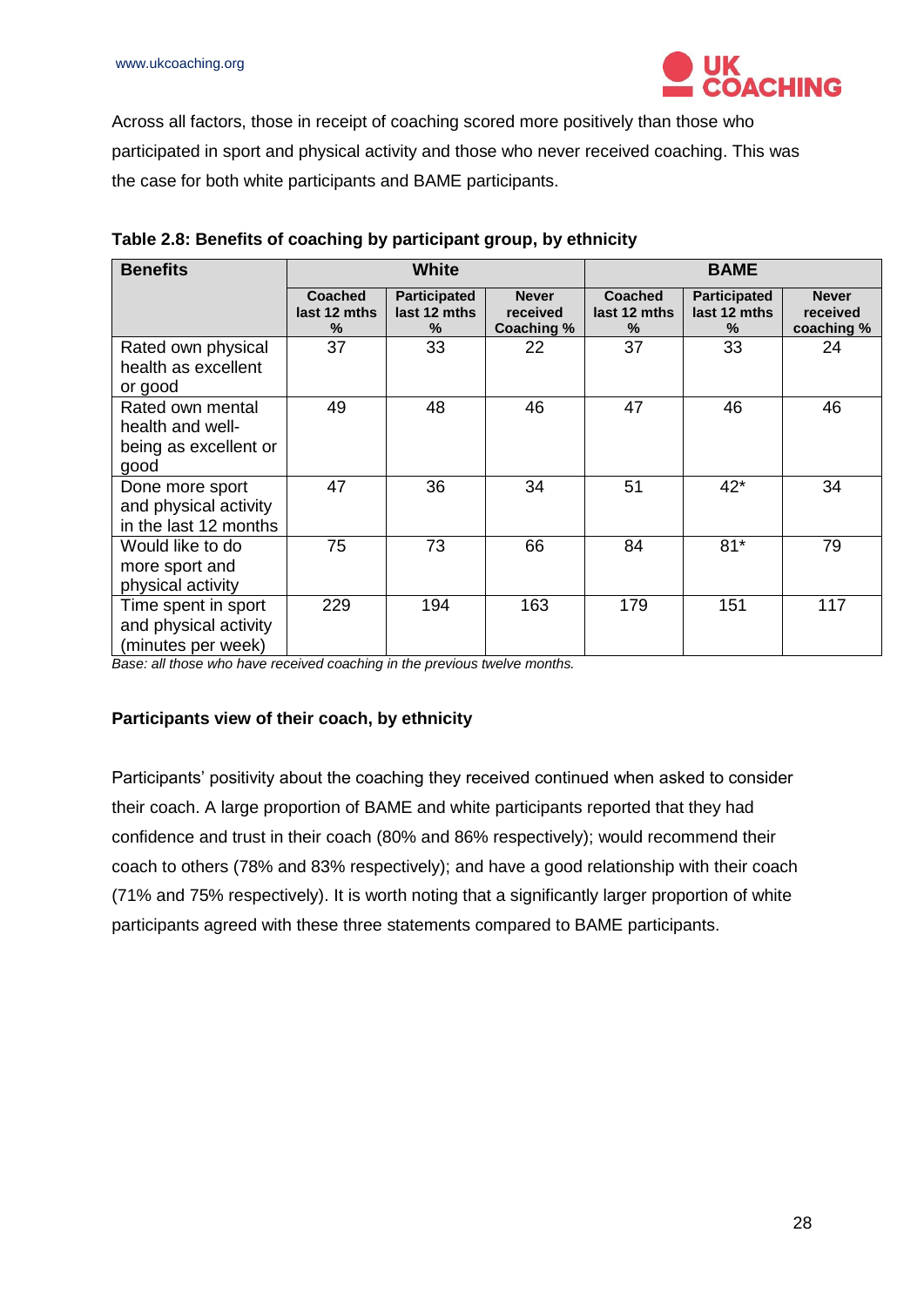

#### **Table 2.9: Participants views of their coach, by ethnicity**

| <b>Participants views</b>                                                | <b>White</b> |            |         | <b>BAME</b> |
|--------------------------------------------------------------------------|--------------|------------|---------|-------------|
|                                                                          | % Agree      | % Disagree | % Agree | % Disagree  |
| I have confidence and trust<br>in my coach                               | 86*          | 2          | 80      |             |
| I would recommend my<br>coach to others                                  | 83*          | 2          | 78      | 4           |
| I have a good relationship<br>with my coach                              | $75*$        | 4          | 71      | 4           |
| Through coaching, I feel<br>part of a team or community                  | 58           | 11         | 57      | 13          |
| Through coaching, I have<br>access to a range of social<br>opportunities | 41           | 21         | 43      | 17          |

*Base: all those who have received coaching in the previous twelve months. Excludes neutral responses.*

#### <span id="page-28-0"></span>**Choosing a coach, by ethnicity**

The survey asked participants the most important things they looked for when choosing a coach. Both BAME and white participants were most likely to choose a coach based on experience, and personal and people skills.

#### **Table 2.10: Considerations when choosing a coach, by ethnicity**

| Choosing a coach              | White % | <b>BAME %</b> |
|-------------------------------|---------|---------------|
| Experience                    | $73*$   | 67            |
| Personal and people skills    | 70      | 67            |
| Qualifications and training   | 66*     | 61            |
| Someone who can understand me | 57      | 56            |
| Good reputation               | 43      | 39            |

*Base: all those who have received coaching in the previous twelve months. Respondents could select more than one option; therefore, percentages do not add up to 100%.*

Both BAME and white participants thought it was more important that a coach understands them (56% and 57% respectively, table 2.10 above) than it was to have the same characteristics as them such as personality, gender, age, life experience and background (table 2.11 below). However, significantly more people from BAME backgrounds thought it was important their coach was the same gender as them, than white people (11% and 6% respectively).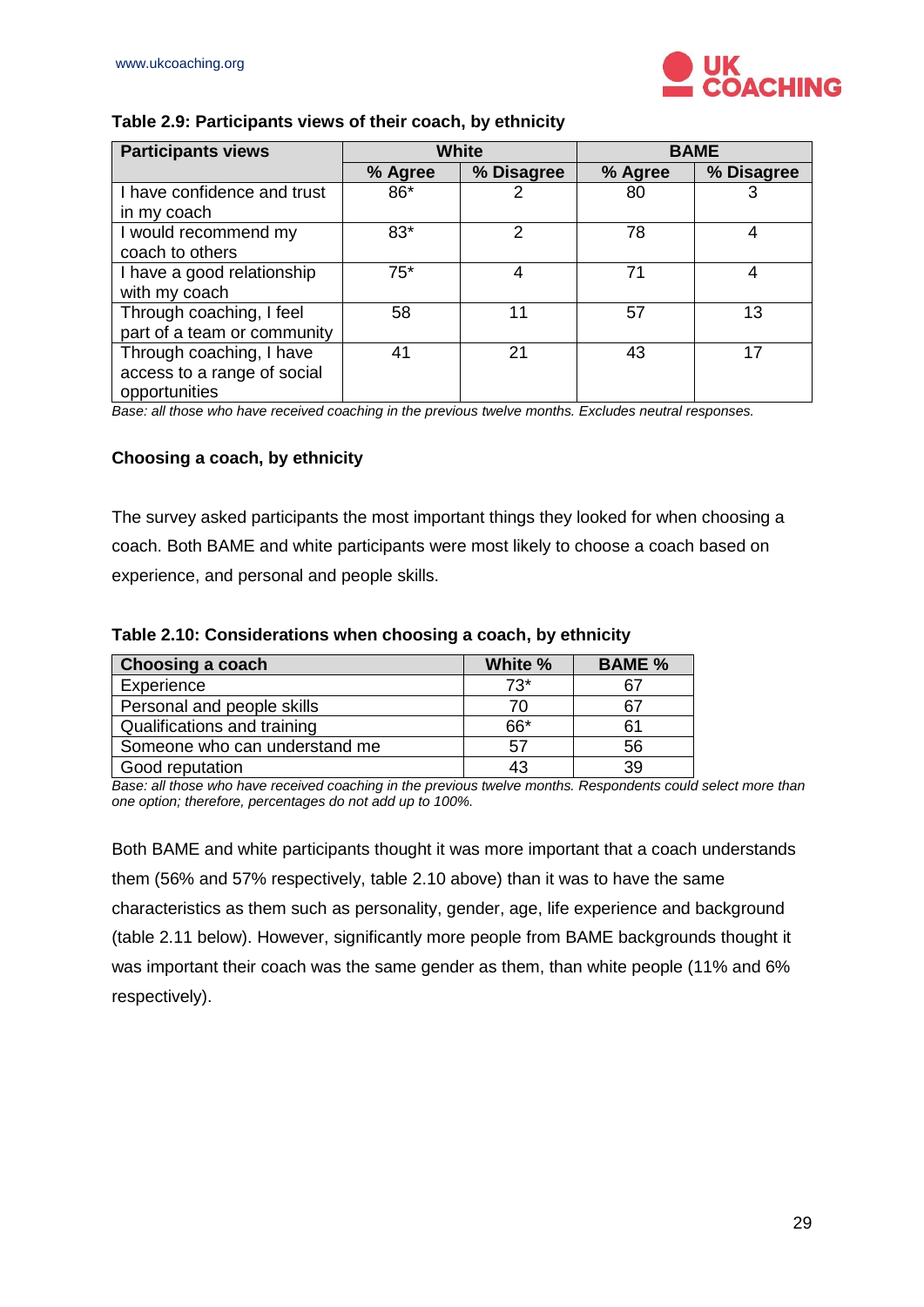

#### **Table 2.11: Further considerations when choosing a coach, by ethnicity**

| Choosing a coach                    | White % | <b>BAME %</b> |
|-------------------------------------|---------|---------------|
| Has a similar personality to me     | 12      |               |
| Is the same gender as me            |         | $11*$         |
| Is a similar age to me              |         |               |
| Has a similar life experience to me |         |               |
| Is from a similar background to me  |         |               |

**Base: all those who have received coaching in the previous twelve months. Respondents could select more than** *one option; therefore, percentages do not add up to 100%*

#### <span id="page-29-0"></span>**Great Coaching, by ethnicity**

Participants who received coaching were asked what they thought made a great sport and physical activity coach. The findings include a combination of technical coaching skills and social skills. BAME and white participants most commonly responded with "gives constructive feedback and corrections" (51% and 53% respectively).

#### **Table 2.12: Participant views of great coaches, by ethnicity**

| <b>Great coaches</b>                       | White% | <b>BAME %</b> |
|--------------------------------------------|--------|---------------|
| Give constructive feedback and corrections | 53     | 51            |
| Friendly and approachable                  | 50     | 46            |
| Improve skills and ability                 | 44     | 40            |
| Qualified/trained                          | 39     | 38            |
| Create a warm and welcoming environment    | 39     | 36            |
| Treat all participants as individuals      | $39*$  | 33            |
| Build good relationships                   | 37     | 33            |
| Have previous experience of coaching       | 20     | 19            |
| Get good results (i.e. win matches/games)  | 12     | $15*$         |
| Know the rules of the game                 | 12     | 13            |

**Base: all those who have received coaching in the previous twelve months. Respondents could select more than** *one option; therefore, percentages do not add up to 100%.*

#### <span id="page-29-1"></span>**Participants no longer in the receipt of coaching, by ethnicity**

Over 7 million people (6.1 million white and 1.2 million BAME people) reported they have received coaching in the past 5 years, but not in the last 12 months.

Around nine in ten (90%) of BAME participants no longer in the receipt of coaching said they might be encouraged to receive coaching again in the future. However, 10% said they would not be interested in receiving coaching again in the future. In comparison, almost a quarter (23%) of white participants who were no longer in receipt of coaching had no interest in receiving coaching again, a significantly higher proportion than the BAME population.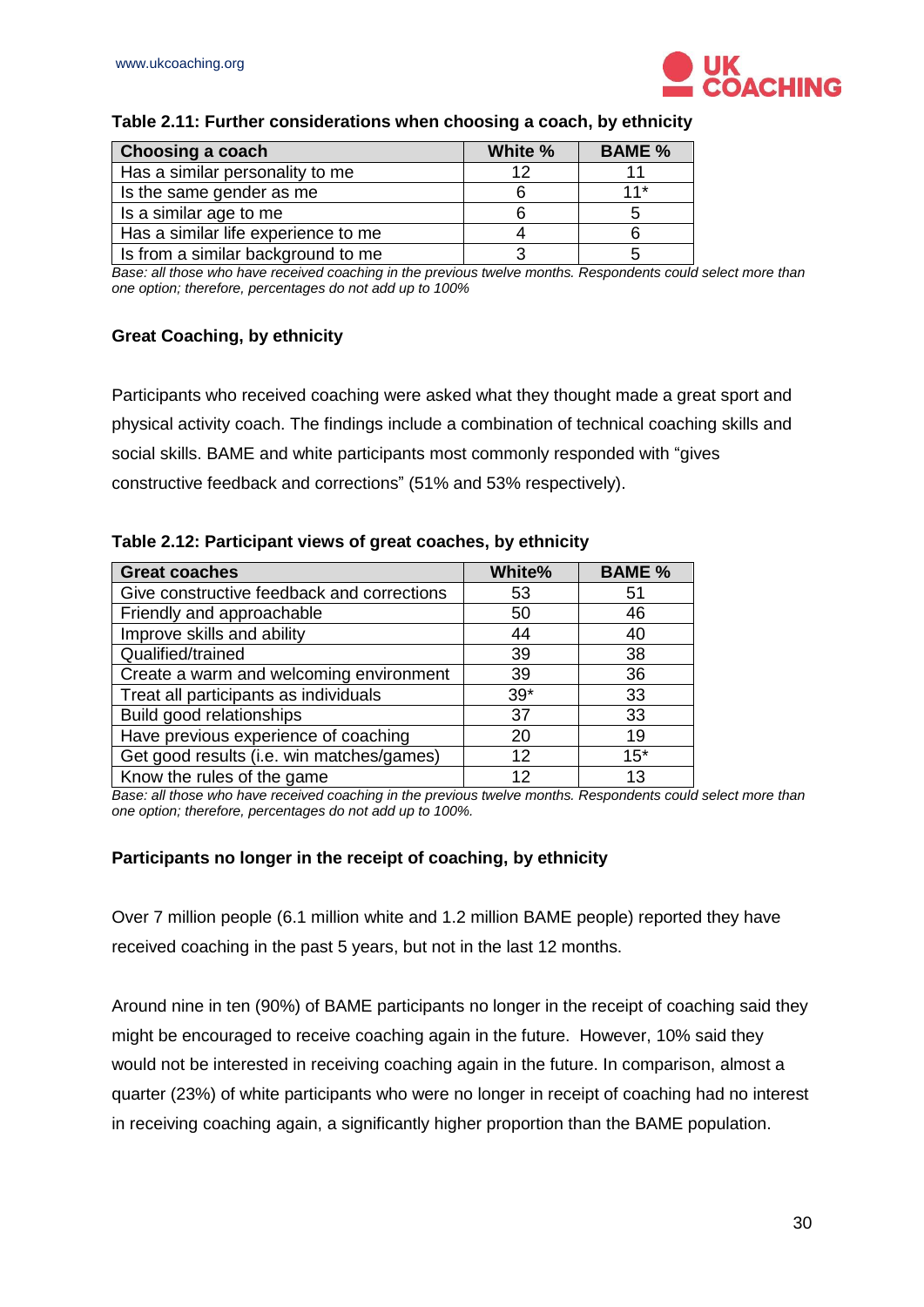

Reducing the cost of the session was the most common factor cited by white and BAME adults that might encourage them to take part in sessions in the future (50% and 53% respectively) followed by providing sessions at a more convenient time (28% and 33% respectively) and introducing more fun (19% and 22% respectively).

Improving the quality of coaching was cited by 16% of BAME adults, a significantly higher proportion than that of white adults (10%).

| Table 2.13: What would attract people back into coached sessions, by ethnicity |  |  |  |  |  |  |  |  |
|--------------------------------------------------------------------------------|--|--|--|--|--|--|--|--|
|--------------------------------------------------------------------------------|--|--|--|--|--|--|--|--|

| <b>Factors</b>                                   | White % | <b>BAME %</b> |
|--------------------------------------------------|---------|---------------|
| Reduce the cost of sessions                      | 50      | 53            |
| Provide sessions at more convenient times for me | 28      | $33*$         |
| Introduce more fun                               | 19      | 22            |
| Improve the facilities                           | 13      | $20*$         |
| Introduce more social activities                 | 12      | $18*$         |
| Provide more sessions                            | 12      | $16*$         |
| Improve the quality of coaching                  | 10      | $16*$         |
| Introduce more competitions or events            |         | $11*$         |
| Not interested in receiving coaching again       | $23*$   | 10            |
| Reduce the number of competitions or events      |         | $9^{\star}$   |

*Base: all those who have received coaching in the past five years, but not the previous twelve months.* 

*Respondents could select more than one option; therefore, percentages do not add up to 100%.*

#### <span id="page-30-0"></span>**Participants who never received coaching, by ethnicity**

Of those who had never received coaching in the past, that vast majority of white and BAME adults (75% and 65% respectively) said they would not be interested in doing so in the future. Asked why they would not be interested in receiving coaching, most said they preferred to exercise / play sport on their own. The second most common response from BAME participants was that it costs too much, whereas the second most common response from white participants was that "they think it is not for people like them".

| Table 2.14 Reasons why they are not interested in receiving coaching, by ethnicity |  |  |  |
|------------------------------------------------------------------------------------|--|--|--|
|                                                                                    |  |  |  |

| <b>Reasons</b>                                   | White % | <b>BAME</b> % |  |  |
|--------------------------------------------------|---------|---------------|--|--|
| They prefer to exercise/do sport on their own    | 35      | $39*$         |  |  |
| It costs too much                                | 23      | $30*$         |  |  |
| They think it is not for people like them        | 29      | 26            |  |  |
| They don't need a coach for their sport/activity | 21      | 25            |  |  |
| They don't have time                             | 13      | $21*$         |  |  |

*Base: all those who had never received coaching. Respondents could select more than one option; therefore, percentages do not add up to 100%.*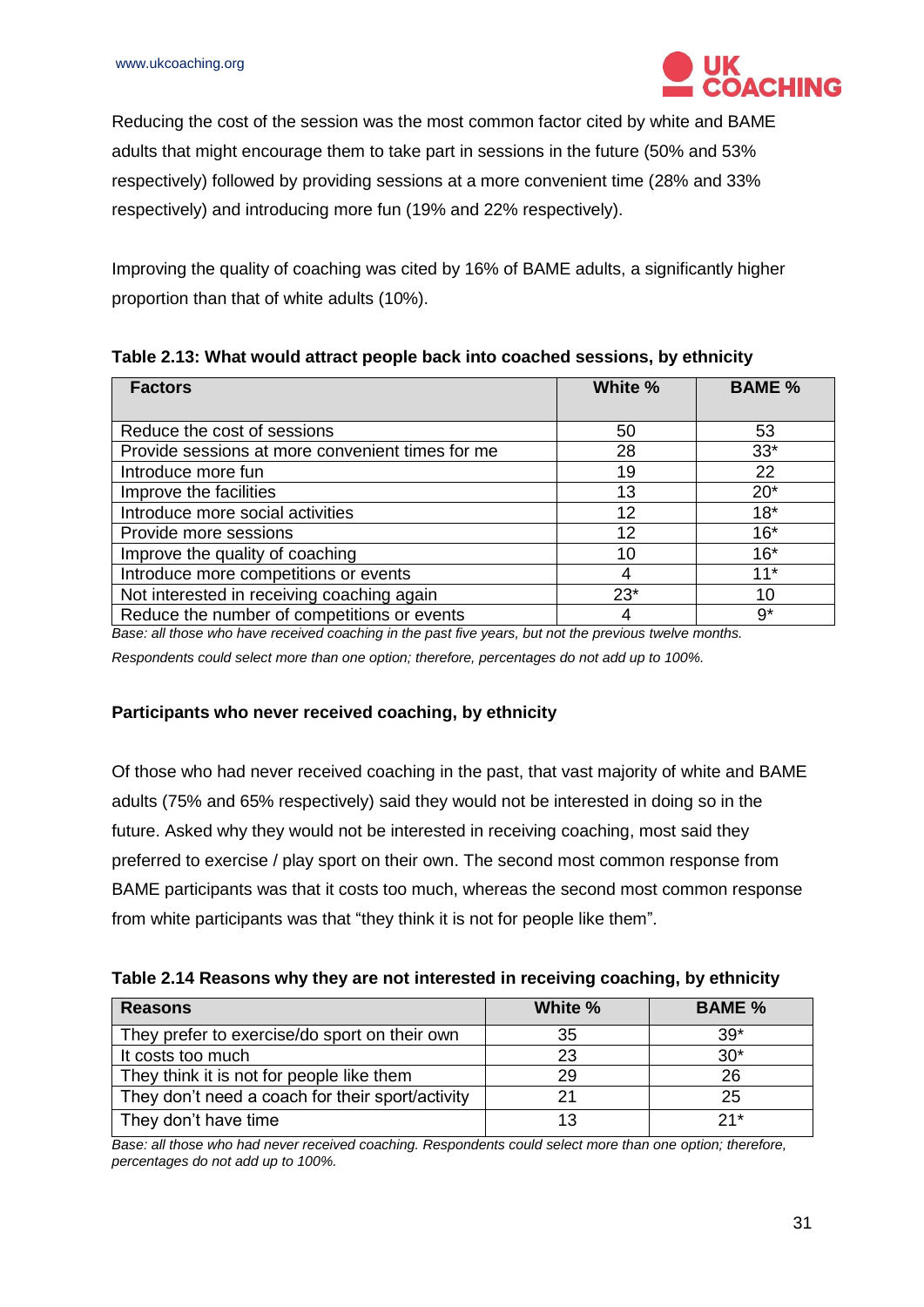

### <span id="page-31-0"></span>**Discussion**

This statistical report provides a high-level summary of data from the Coaching in the UK study, with a specific focus on ethnicity. Coaching in the UK was the largest nationally representative survey conducted of coaches and coaching in the UK. It was the first research to include a broader definition of coaching, recognising changing government policy and the wider work of UK Coaching, supporting coaches across the whole sport and physical activity sector. The survey set a new baseline of data, which will enable UK Coaching and the wider sector to monitor and measure progress. It is hoped that the survey will be repeated on a regular basis.

This Spotlight on Ethnicity report complements the original reports on the coaching workforce and coached-participation: see <https://www.ukcoaching.org/resources/research/coaching-in-the-uk> for further information.

Using a broader definition of coaching, this report reveals a coaching workforce which is much more diverse in relation to ethnicity, than previous research has suggested. There is a greater proportion of the adult BAME population involved in coaching, than the adult white population: 2.7 million active white coaches and over 700,000 active BAME coaches coached sport or physical activity in the twelve months prior to the survey. This represents 6% and 10% of the adult UK population respectively. Previous research focused on coaching within traditional sports club settings and used a narrow role definition of a "sports coach". These studies underrepresented the number of coaches operating in different environments and contexts, under a range of different role titles, across the whole sport and physical activity sector.

Overall, the coaching workforce is much more ethnically diverse than previously understood, and relatively diverse in sports club settings, and at more advanced/senior and specialist coaching roles. However, there are some localities that are not as diverse in relation to ethnicity, for example, in the South West of England and in the Yorkshire and Humber region. It is interesting to note that whilst the coaching workforce overall is diverse in relation to ethnicity, the BAME population of coaches is less representative in terms of socioeconomic status and physical or mental health condition (and less representative than the white population of coaches). More research is required to explore this in further detail and to understand the challenges and barriers of BAME coaches, particularly with those from lower social grades and those with physical or mental health conditions.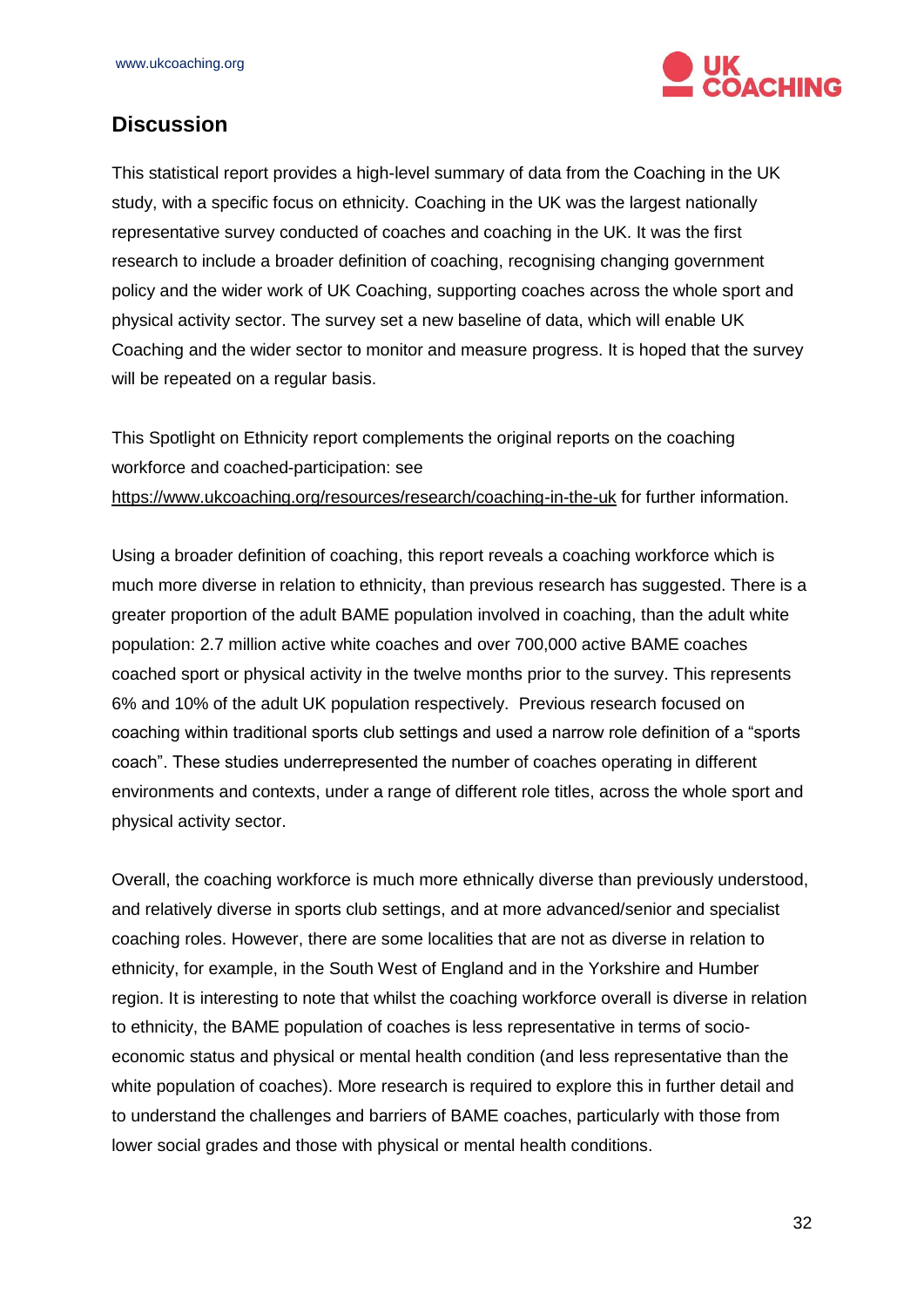

The study also challenges previous research in relation to coaching roles and coaching qualifications. Whilst BAME coaches were significantly more likely than white coaches to describe their role as an activator/facilitator, they were also significantly more likely to describe their role as an advanced or senior coach. Furthermore, BAME coaches were significantly more likely than white coaches to have qualifications at levels 3 and 4, although it is not known whether they are coaching at the equivalent level of their qualification.

There were some interesting findings to note in relation to coach experience. Overall, whilst the experience of coaching for both BAME and white coaches was positive, BAME coaches reported a more positive experience across most factors than their white colleagues. It would be interesting to explore this in greater detail through further qualitative research. A greater proportion of BAME coaches were also more likely to want to spend more time coaching in the future, compared to white coaches.

In relation to coached-participation, a significantly higher proportion of the BAME population were in receipt of coaching in the twelve months prior to the survey than the white population: 22% of the BAME population compared to 17% of the white population in the UK. As with the coaching workforce, there are regional variations with a greater proportion of BAME adults in receipt of coaching in London.

Mirroring the coach workforce, BAME participants in receipt of coaching are less representative in terms of socio-economic status and physical or mental health condition: BAME participants were significantly more likely than white participants to be of higher social grade and were significantly less likely to have physical or mental health conditions. This provides further evidence to support the link between participation and coaching, and further qualitative research is required to explore the direction of this relationship in more detail.

It is also very interesting to note that whilst those who receive coaching report a very positive experience overall, BAME participants were less positive about their experience across a range of factors than white participants. This is opposite to the coach experience, as detailed above, and would therefore be interesting to explore in further detail.

Both BAME and white participants thought it was more important that a coach understands them, than it was to have the same characteristics as them such as personality, gender, age etc, challenging the "people like me" principle. However, significantly more people from BAME backgrounds thought it was important that their coach was the same gender as them,